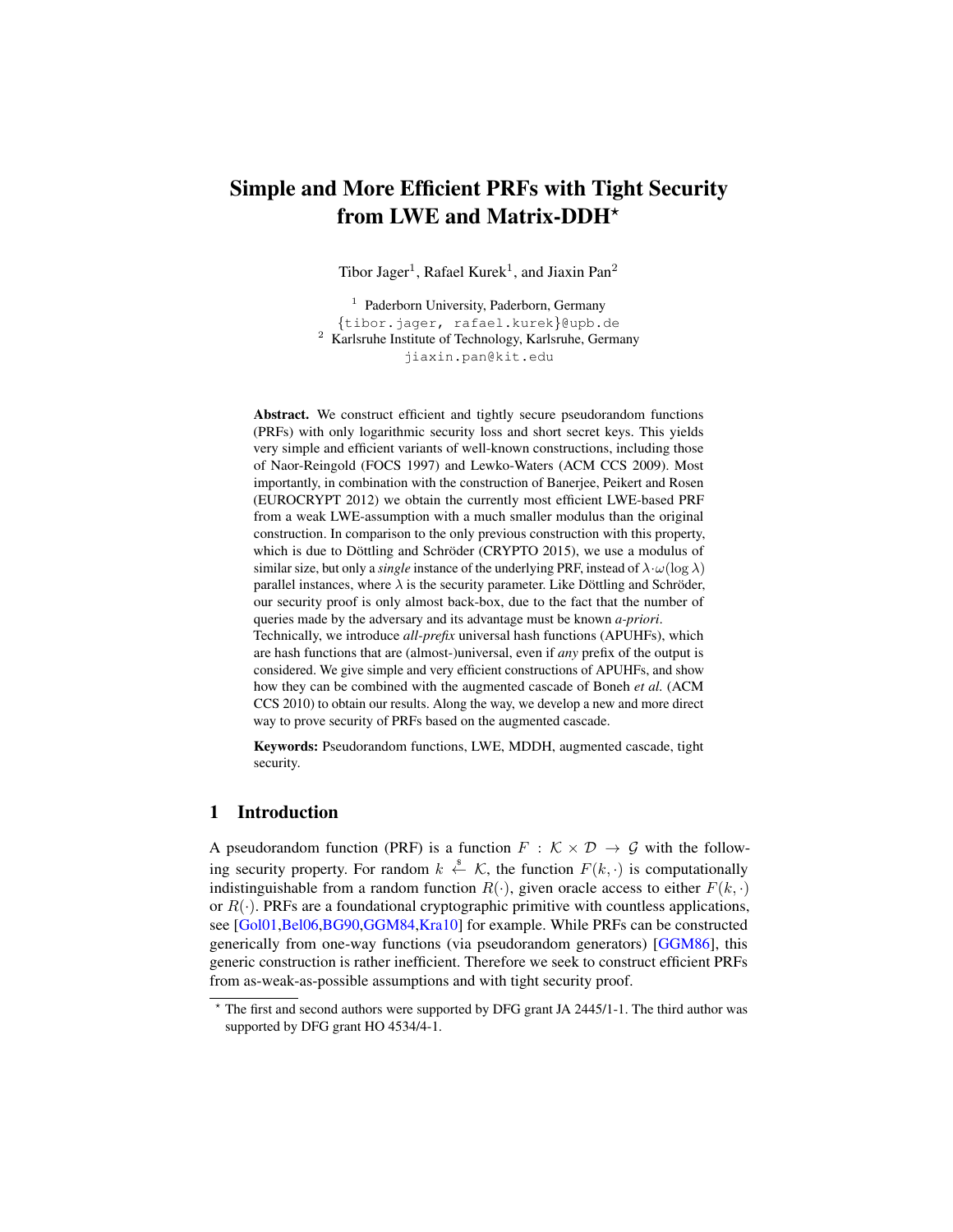*Tight security.* In a cryptographic security proof, we often consider an adversary A against a primitive like a PRF, and describe a reduction  $\beta$  that runs  $\mathcal A$  as a subroutine to break some computational problem which is assumed to be hard. Let  $(t_A, \epsilon_A)$  and  $(t_B, \epsilon_B)$  denote the running time and success probability of A and B, respectively. Then we say that the reduction  $\beta$  *loses* a factor  $\ell$ , if

$$
\frac{t_{\mathcal{B}}}{\epsilon_{\mathcal{B}}} \geq \ell \cdot \frac{t_{\mathcal{A}}}{\epsilon_{\mathcal{A}}}
$$

A reduction is usually considered "efficient", if  $\ell$  is bounded by a polynomial in the security parameter. We say that a reduction is "tight", if  $\ell$  is small. Our goal is to construct reductions B such that  $\ell$  is as small as possible. Ideally we would like to have  $\ell = O(1)$ constant, but there are many examples of cryptographic constructions and primitives where this is impossible to achieve [\[Cor02](#page-25-3)[,KK12,](#page-26-1)[HJK12](#page-25-4)[,LW14,](#page-26-2)[BJLS16\]](#page-24-2).

*State of the art.* Many constructions of efficient number-theoretic PRFs, including the very general Matrix-DDH-based construction of  $[EHK^+17]$  $[EHK^+17]$  (with the well-known algebraic constructions of Naor-Reingold [\[NR97\]](#page-26-3) and Lewko-Waters [\[LW09\]](#page-26-4) as special cases), as well as the LWE-based PRF of Banerjee, Peikert, and Rosen [\[BPR12\]](#page-25-6), can in retrospect be seen as concrete instantiations of the *augmented cascade* framework of Boneh *et al.* [\[BMR10\]](#page-25-7). For these constructions, the size of the secret key and the loss in the security proof grow linearly<sup>[3](#page-1-0)</sup> with the length n of the function input. Thus, efficiency and security both depend on the size of the input space. In order to extend the input space to  $\{0, 1\}^*$ , one can generically apply a collision-resistant hash function  $H: \{0,1\}^* \to \{0,1\}^n$ , where  $n = 2\lambda$  and  $\lambda$  denotes the security parameter, to the input before processing it in the PRF. This yields secret keys consisting of  $n = O(\lambda)$ elements (where the concrete type of elements depends on the particular instantiation of the augmented cascade) and a security loss of  $\ell = n = O(\lambda)$ .

*Contributions.* We introduce *all-prefix universal hash functions* (APUHFs) as a special type of hash functions that are universal, even if the output of the hash function is truncated. We also describe a very simple and efficient construction, which is based on the hash function of Dietzfelbinger *et al.* [\[DHKP97\]](#page-25-8), as well as a generic construction from pairwise independent hash functions with range  $\{0, 1\}^n$  for some  $n \in \mathbb{N}$ .

Then we show that by combining the augmented cascade with an APUHF, we are able to significantly improve both the asymptotic size of secret keys and the security loss of these constructions. Specifically, we achieve keys consisting of only a slightly superlogarithmic number of elements  $m = \omega(\log \lambda)$  and an only logarithmic security loss  $O(\log \lambda)$ . Both the number of elements in the secret key and tightness are *independent* of the input size  $n$ , except for the key of the APUHF, which consists of  $n$  bits when instantiated with the APUHF of Dietzfelbinger *et al.* [\[DHKP97\]](#page-25-8). Based on this generic result, we then obtain simple variants of algebraic PRFs based on a large class of Matrix-DDH assumptions  $[EHK^+17]$  $[EHK^+17]$ , which include the PRFs of Naor and Reingold  $[NR97]$ and its generalization by Lewko and Waters [\[LW09\]](#page-26-4) as special cases.

<span id="page-1-0"></span> $3$  As common in the literature, we count the number of elements here, not their bit size that increases with the security parameter.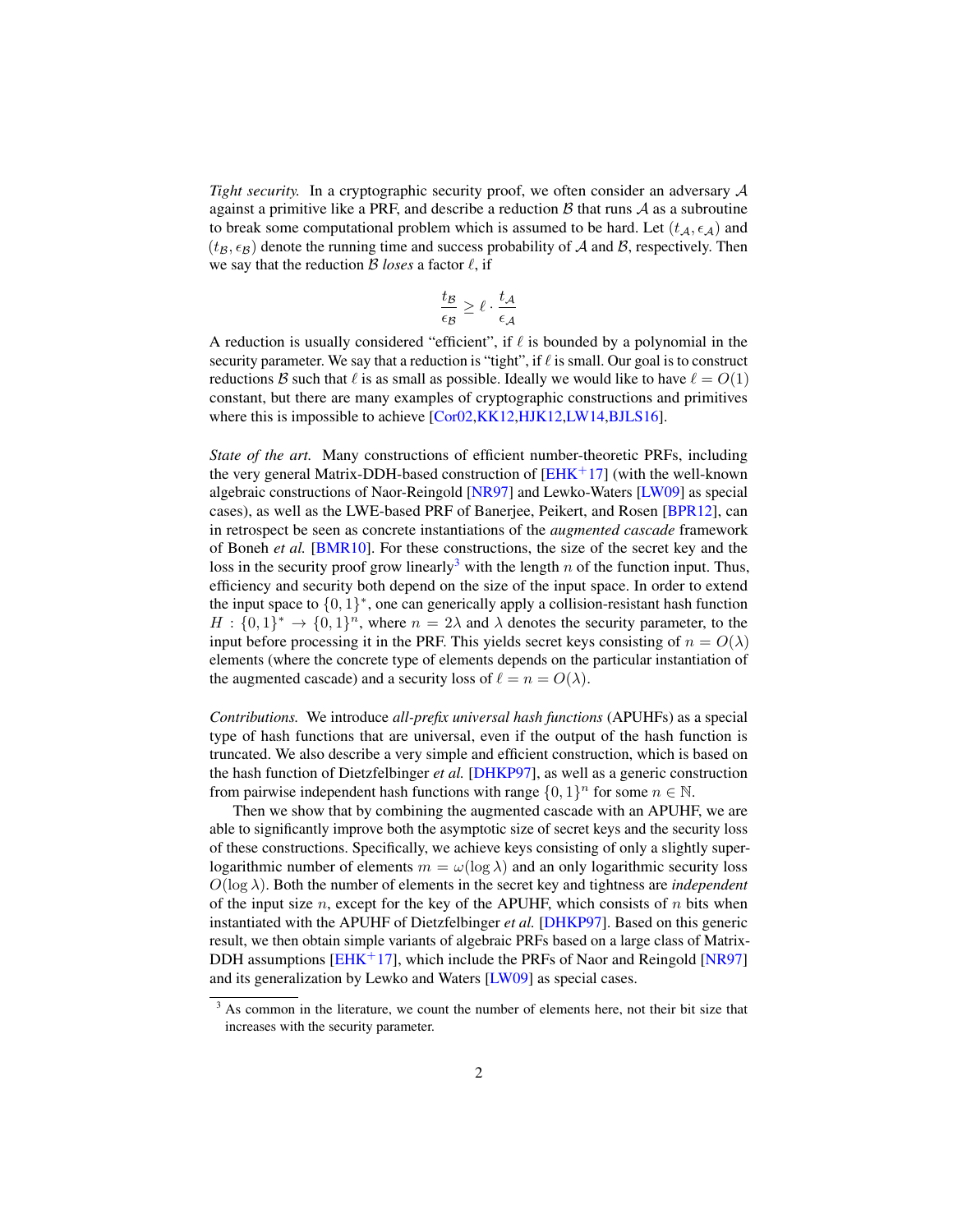Furthermore, we obtain a simple variant of the PRF of Banerjee, Peikert and Rosen [\[BPR12\]](#page-25-6) (BPR). This PRF is based on the learning-with-errors (LWE) assumption [\[Reg05\]](#page-26-5), and has the property that the required size of the LWE modulus depends on the length of the PRF input. More precisely, the lower bound on the LWE modulus  $p$  is exponential in the input length  $n = \Theta(\lambda)$ . We observe this in almost all the well-known LWE-based PRFs such as [\[BLMR13](#page-24-3), BP14]. In order to improve efficiency and to base security on a weaker LWE assumption, it is thus desirable to make p as small as possible. We show that simply encoding the PRF input with an APUHF before processing it in the original BPR construction makes it possible to reduce the lower bound on the LWE modulus  $p$  from exponential to only slightly super-polynomial in the security parameter, which yields a weaker assumption and a significant efficiency improvement (see Section [5.2](#page-20-0) for details). Furthermore, even for an arbitrary polynomially-bounded input size n, our construction requires to store only  $m = \omega(\log \lambda)$  matrices, independent of the size n of the input space  $\{0,1\}^n$ , plus a single bitstring of length n when instantiated with the APUHF of Dietzfelbinger *et al.* [\[DHKP97\]](#page-25-8). In contrast, the original construction from [\[BPR12\]](#page-25-6) requires  $\Theta(n)$  matrices.

A similar improvement of the LWE modulus  $p$  was achieved by a different BPR variant due to Döttling and Schröder in [[DS15\]](#page-25-10), via a technique called *on-the-fly adaptation*. However, their construction requires to run  $\lambda \cdot \omega(\log \lambda)$  copies of the BPR PRF in parallel, while ours requires only a single copy plus an APUHF. Thus, our approach is significantly more efficient, and also more direct, as it essentially corresponds to the original BPR function, except that an APUHF is applied to the input. This simplicity gives not only a useful conceptual perspective on the construction of tightly secure PRFs, but it also makes schemes easier to implement securely.

Another advantage of our approach is that the resulting PRF construction is extremely simple. It is essentially identical to the augmented cascade from [\[BMR10\]](#page-25-7), except that an APUHF  $h$  is applied to the input before it is processed by the PRF. More precisely, let  $F<sup>m</sup>$  be a PRF that is constructed from an m-fold application of an underlying function F via the augmented cascade construction from [\[BMR10\]](#page-25-7). Then our construction  $F(K, x)$ has the form

$$
\hat{F}(K, x) := \hat{F}^m(s, h(x))
$$

where the key of our new function is a tuple  $K = (s, h)$  consisting of a random key s for the augmented cascade construction and a random function  $h \stackrel{\$}{\leftarrow} H$  from a family  $\mathcal{H} = \{h : \{0, 1\}^n \to \{0, 1\}^m\}$  of APUHFs.

We remark that we require an additional property called *perfect one-time security*("1 uniformity") of the underlying function  $F$  of the augmented cascade, and thus technically our variant of [\[BMR10\]](#page-25-7) is slightly less general. However, this is a minor restriction, as we show that this property is satisfied by all known instantiations of the augmented cascade. Furthermore, our security proof assumes that the reduction "knows" sufficiently close approximations of the number of queries  $Q$  and the advantage  $\epsilon_A$  of the adversary. Thus, the proof shows how such non-black-box knowledge can be used to achieve more efficient PRFs with short keys and very tight security from weaker assumptions.

*Technical approach.* Technically, our argument is inspired by the construction of adaptively-secure PRFs from non-adaptively secure ones by Berman and Haitner [\[BH12\]](#page-24-4).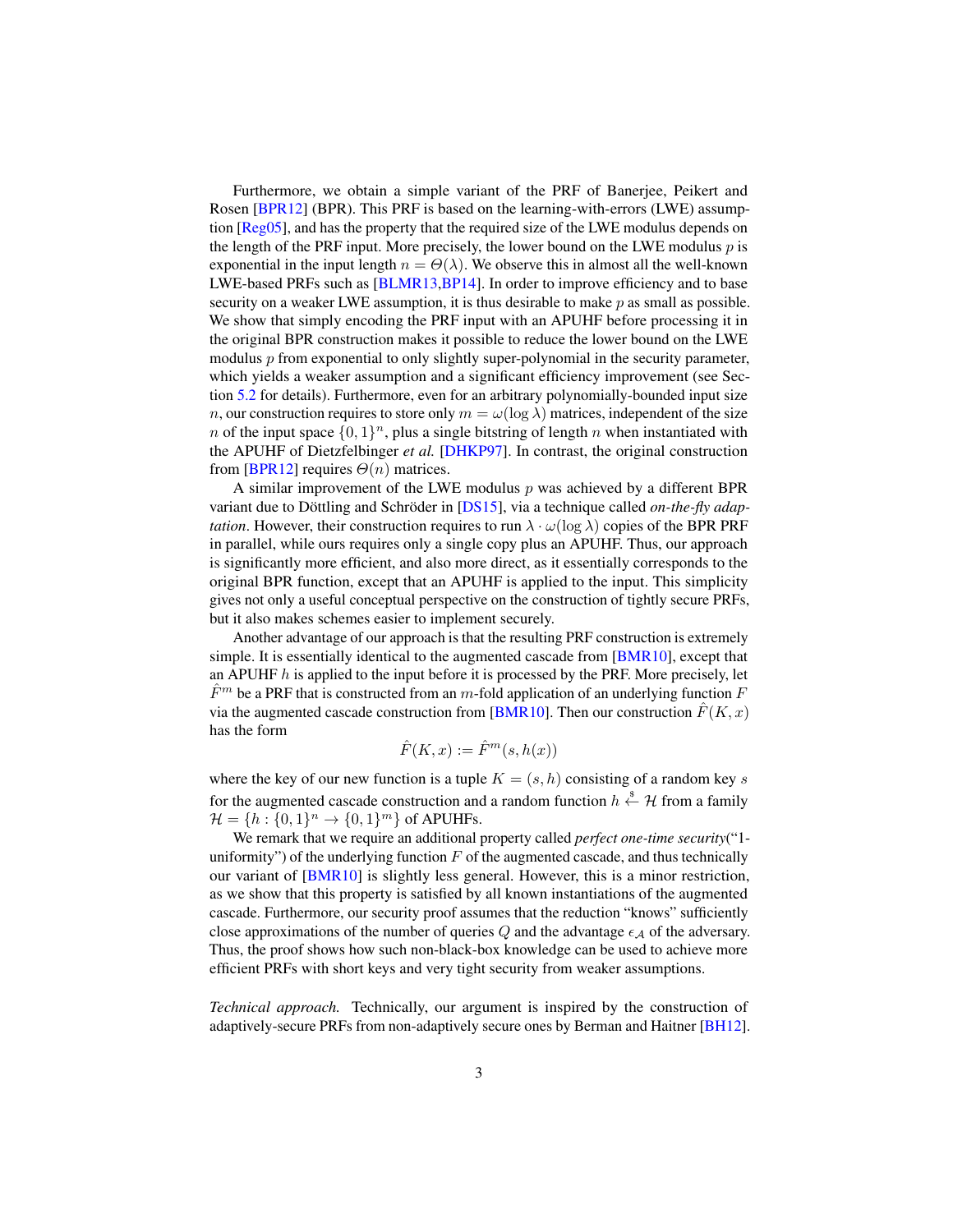Essentially, an augmented cascade PRF with m-bit input is a function  $\hat{F}^m : S^m \times K \times$  $\{0,1\}^m \to K$  with key space  $S^m \times K$ . In the sequel, let  $(s_1, \ldots, s_m, k) \in S^m \times K$ be a key for  $\hat{F}^m$  and  $h: \{0,1\}^n \to \{0,1\}^m$ . For a string  $a \in \{0,1\}^m$  we write  $a_{v:w}$  to denote the substring  $(a_v, \dots, a_w) \in \{0, 1\}^{w-v+1}$  of a. Let j be an integer with  $j \leq m$ (we will explain later how to choose  $j$  in a suitable way).

We start from the observation that, for each  $j \in \{1, \ldots, m\}$ , we can implement an augmented cascade PRF  $\hat{F}^m$  equivalently as a two-step algorithm, which proceeds as follows.

1. In the first step, the function  $\hat{F}^m$  processes only the first j bits  $h(x)_{1:j} \in \{0,1\}^j$  of  $h(x)$ , to compute an intermediate value  $k_x$  that depends only on the first j bits of  $h(x)$ :

$$
k_x = \hat{F}^j((s_1, ..., s_j), k, h(x)_{1:j})
$$

2. Then the remaining  $m - j$  bits are processed, starting from  $k_x$ , by computing

$$
y = \hat{F}^{m-j}((s_{j+1}, ..., s_m), k_x, h(x)_{j+1:m})
$$

The resulting function is identical to the function  $\hat{F}^m$ , so this is merely a specific way to implement  $\hat{F}^m$ , which will be particularly useful to describe our approach.

To explain how we prove security, let  $x^{(1)}, \ldots, x^{(Q)}$  denote the sequence of pairwise distinct oracle queries issued by the adversary in the PRF security experiment, and suppose for now that it holds  $h(x^{(u)})_{1:j} \neq h(x^{(v)})_{1:j}$  for  $u \neq v$ . Our goal is to show that then the security of  $\hat{F}^m$  is implied by the security of  $\hat{F}^j$ , which is a PRF with shorter input. Intuitively, this holds due to the following two-step argument.

- 1. We replace  $\hat{F}^j$  with a random function R, which is computationally indistinguishable thanks to the security of  $\hat{F}^j$ . Note that now the intermediate value  $k_x = R(h(x)_{1:j})$ is an independent random value for each oracle query made by the adversary, because we assume  $h(x^{(u)})_{1:j} \neq h(x^{(v)})_{1:j}$  for  $u \neq v$ .
- 2. Next we argue that now also  $\hat{F}^m$  is distributed exactly like a random function. We achieve this by identifying an additional property required from  $\hat{F}^{m-j}$  that we call *perfect one-time security*. This property guarantees that

$$
\Pr_{k_x \stackrel{\$}{\leftarrow} K} \left[ \hat{F}^{m-j}((s_{j+1}, ..., s_m), k_x, h(x)_{j+1:m}) = y \right] = \frac{1}{|K|}
$$

for all  $(s_{j+1},...,s_m), h(x)_{j+1:m}, y) \in S^{m-j} \times \{0,1\}^{m-j} \times K$ . This is sufficient to show that indeed now the function

$$
\hat{F}^{m-j}((s_{j+1},...,s_m),R(h(x)_{1:j}),h(x)_{j+1:m})
$$

is a random function, because we have  $h(x^{(u)})_{1:j} \neq h(x^{(v)})_{1:j}$  for  $u \neq v$ .

It remains to ensure that  $h(x^{(u)})_{1:j} \neq h(x^{(v)})_{1:j}$  holds for all  $u \neq v$  with "sufficiently large" probability and for some "sufficiently small" value of  $j$ . Here we use the all-prefix universal hash function, in combination with an argument which on a high level follows similar proofs from [\[BH12\]](#page-24-4) and [\[DS15\]](#page-25-10). The main difference is that we use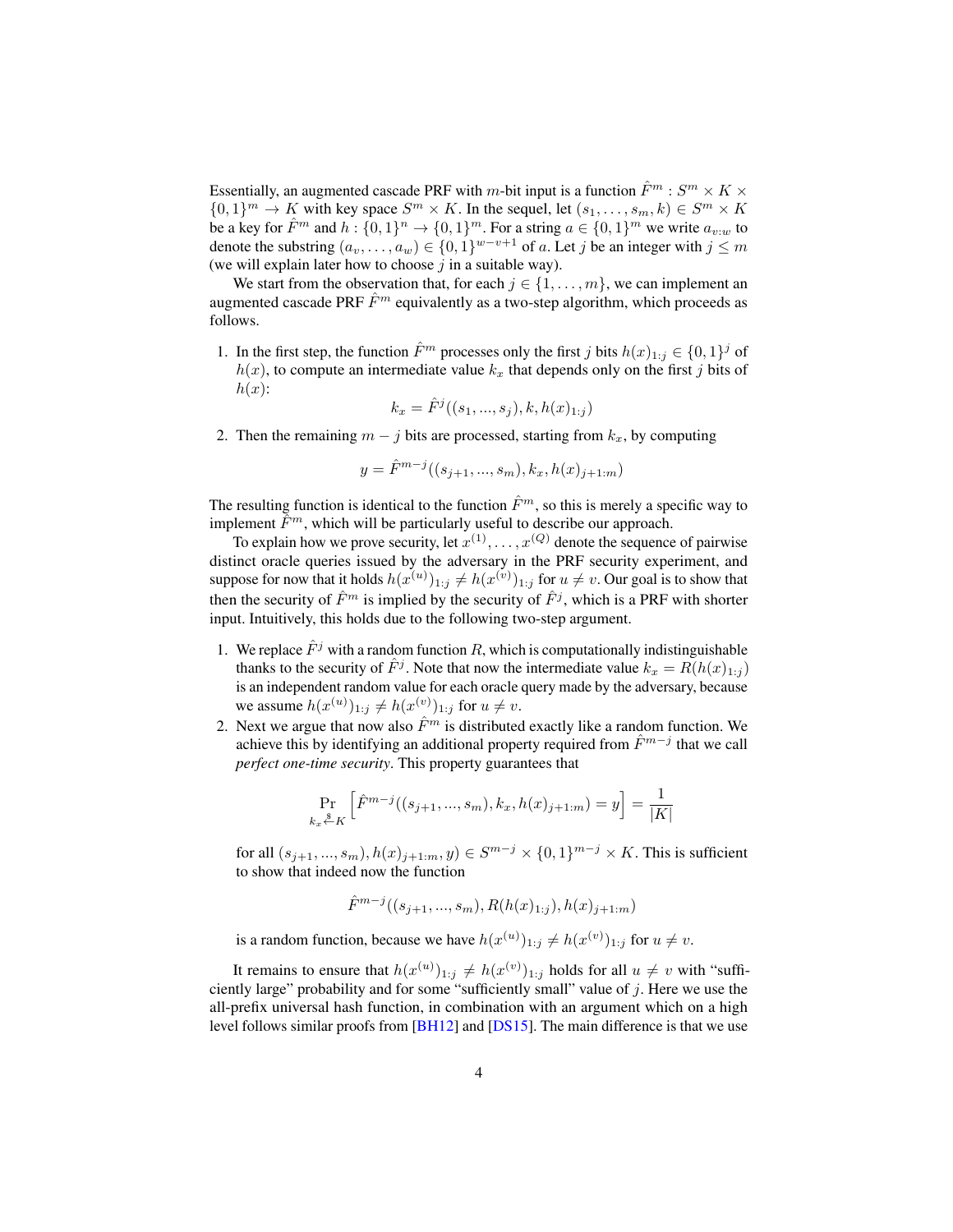the all-prefix universality to argue that setting  $j := \left\lceil \log(2Q^2/\epsilon_{\mathcal{A}}) \right\rceil = O(\log \lambda)$ , where Q is the number of oracle queries made by the adversary in the PRF security experiment and  $\epsilon_{\mathcal{A}}$  is its advantage, is sufficient to guarantee that  $h(x^{(u)})_{1:j} \neq h(x^{(v)})_{1:j}$  holds with sufficiently large probability for all  $u \neq v$ .

Note that we have  $j = O(\log \lambda)$ , so that we only have to require security of a "short-input" augmented cascade  $\hat{F}^j$  with  $j = O(\log \lambda)$ . For our algebraic instantiations based on Matrix-DDH problems, this yields tightness with a security loss of only  $O(\log \lambda)$ . For our application to the LWE-based PRF of Banerjee, Peikert and Rosen [\[BPR12\]](#page-25-6), this yields that we have to require only a weaker LWE assumption. Furthermore, since we need only that  $m \geq j$  holds for all possible values of j, and we have  $j = \lceil \log(2Q^2/\epsilon_{\mathcal{A}}) \rceil = O(\log \lambda)$ , it is sufficient to set  $m = \omega(\log \lambda)$  slightly superlogarithmic, which yields short secret keys and efficient evaluation for all instantiations.

Our proof technique, in particular the perfect one-time security property, can also be seen as an alternative and more direct way of proving the augmented cascade construction secure, while Boneh et al. used the somewhat more complex  $q$ -parallel security of the underlying PRF.

*Why* all-prefix *universal hash functions?* We stress that we need an *all-prefix* universal hash function, which works for any possible prefix length j. This is necessary to make the construction and the security proof independent of particular values Q and  $\epsilon_A$ of a particular adversary, because j depends on these values via the definition  $j =$  $\lceil \log(2Q^2/\epsilon_A) \rceil$ . *All-prefix* universality guarantees basically that a suitable value of  $j$  exists for any efficient adversary. This is also required to achieve tightness. See Section [4.7](#page-15-0) for further discussion.

*More related work.* There were several other works about the domain extension of PRFs. The first one is due to Levin [\[Lev87\]](#page-26-6). It shows that larger inputs can be hashed with a universal hash function if the underlying PRF has a sufficiently large domain. Otherwise it is vulnerable to the so called "birthday attack". The framework of Jain, Pietrzak, and Tentes [\[JPT12\]](#page-26-7) works for small domains, but has a rather lossy security proof and is not very efficient, as it needs  $\mathcal{O}(\log q)$  invocations of the underlying pseudo-random generator (PRG), where  $q$  is the upper bound of queries to the PRF. Additionally, as the authors already mention, it seems not to work for number-theoretic PRFs like the Naor-Reingold PRF. It was revisited by Chandran and Garg [\[CG14\]](#page-25-11). Bernam *et al.* show how to circumvent the "birthday attack" using Cuckoo Hashing [\[BHKN13\]](#page-24-5) via two invocations of the original PRF.

# 2 Preliminaries

Let  $\lambda \in \mathbb{N}$  denote a security parameter. All our results are in the asymptotic setting, that is, we view all expressions involving  $\lambda$  as functions in  $\lambda$ . This includes the running time  $t_A = t_A(\lambda)$  and success probability  $\epsilon_A = \epsilon_A(\lambda)$  of adversaries, even though we occasionally omit  $\lambda$  in this case to simplify our notation. Similarly, all algorithms implicitly receive the security parameter  $1^{\lambda}$  as their first input. We say that an algorithm is *efficient*, if it runs in (probabilistic) polynomial time in  $\lambda$ .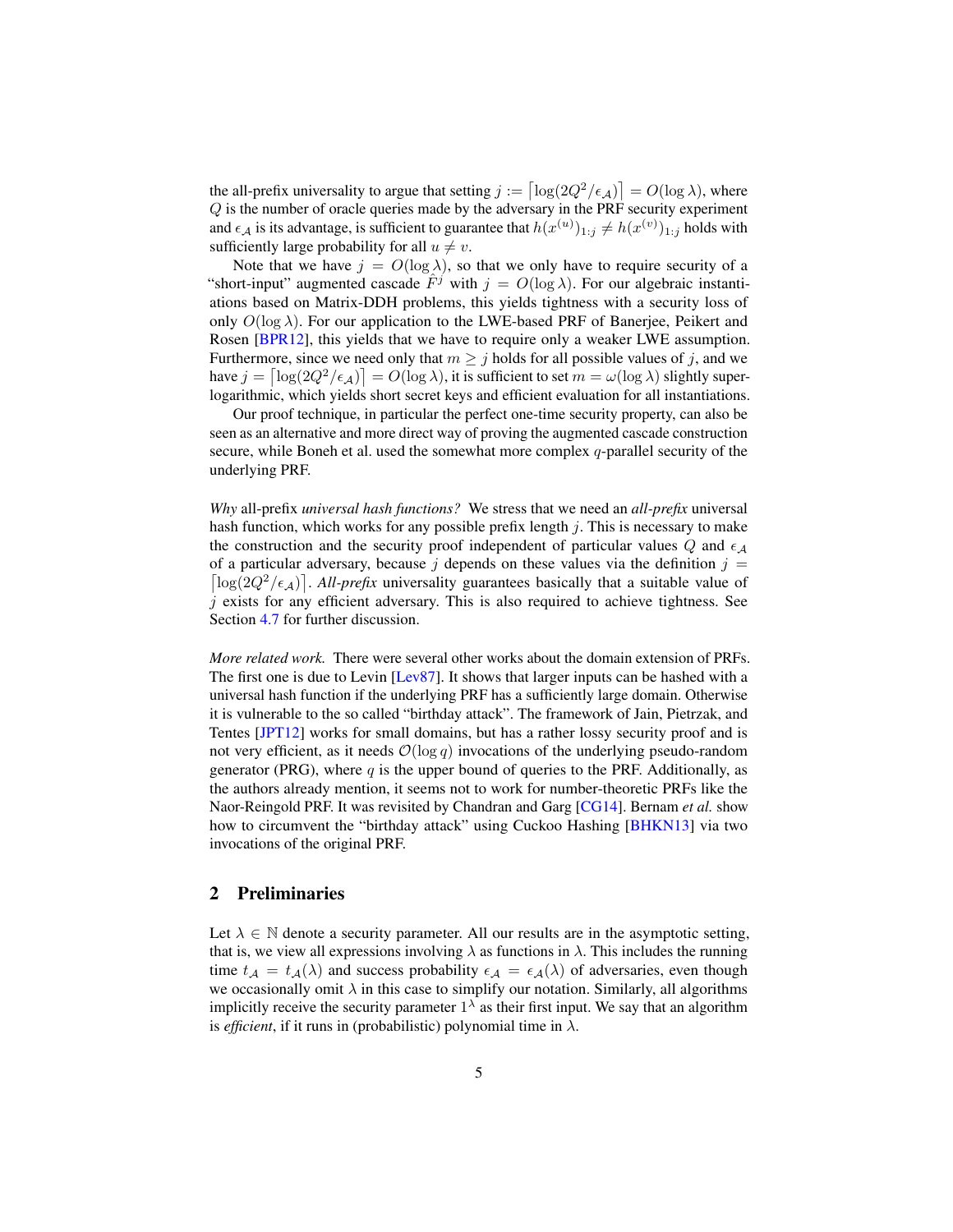*Notation.* If A is a finite set, then we write  $a \stackrel{\$}{\leftarrow} A$  to denote the action of sampling a uniformly random element a from A. If A is a probabilistic algorithm, then  $a \stackrel{\$}{\leftarrow} A(x)$ denotes the action of running  $A(x)$  on input x with uniform coins and output a. For  $v, w \in \mathbb{N}$  and  $v < w$ , we write  $[v, w] := \{v, \ldots, w\} \subset \mathbb{N}$  to denote the interval of positive integers from v to w, and set  $\llbracket w \rrbracket := \{1, \ldots, w\} \subset \mathbb{N}$ . For a bit string  $a = (a_1, \dots, a_n) \in \{0, 1\}^n$  and  $v, w \in [n]$  with  $v \leq w$ , we write  $a_{v,w}$  to denote the substring  $(a_1, \dots, a_n)$  of a and a to denote the *i* th bit  $a_1$ substring  $(a_v, \ldots, a_w)$  of a, and  $a_i$  to denote the *i*-th bit  $a_i$ .

#### 2.1 Pseudorandom Functions

Let  $K, D$  be sets such that there is an efficient algorithm that samples uniformly random elements  $k \stackrel{\$}{\leftarrow} \mathcal{K}$ . Let  $F : \mathcal{K} \times \mathcal{D} \to \mathcal{G}$  be an efficiently computable function. For an adversary A define the following security experiment  $\text{Exp}_{A,F}^{\text{prf}}(\lambda)$ .

- 1. The experiment generates a random key  $k \stackrel{\text{d}}{\leftarrow} \mathcal{K}$  and tosses a coin  $b \stackrel{\text{d}}{\leftarrow} \{0, 1\}$ .
- 2. The experiment provides adversary  $\mathcal{A}^{\mathcal{O}}(1^{\lambda})$  with an oracle  $\mathcal{O}$  which takes as input  $x \in \mathcal{D}$  and responds as follows.

$$
\mathcal{O}(x) = \begin{cases} F(k, x) & \text{if } b = 1 \\ R(x) & \text{if } b = 0 \end{cases}
$$

where  $R: \mathcal{D} \to \mathcal{G}$  is a random function. When the adversary terminates and outputs a bit b', then the experiment outputs 1 if  $b = b'$ , and 0 otherwise.

Let  $x_1, \ldots, x_Q \in \mathcal{D}$  be the sequence of queries issued by A throughout the security experiment. We assume that we always have  $Q \geq 1$ , as otherwise the output of A is independent of  $b$ . Furthermore, we assume that  $A$  never issues the same query twice. More precisely, we assume  $x_u \neq x_v$  for  $u \neq v$ . This is without loss of generality, since both  $F(k, \cdot)$  and  $R(\cdot)$  are deterministic functions.

<span id="page-5-1"></span>**Definition 1.** We say that adversary  $A(t_A, \epsilon_A, Q)$ -breaks the pseudorandomness of F, *if*  $A$  *runs in time*  $t_A$ *, issues*  $Q$  *queries in the PRF security experiment, and* 

$$
\Pr\left[\mathsf{Exp}_{\mathcal{A},F}^{\mathsf{prf}}(\lambda) = 1\right] \ge 1/2 + \epsilon_{\mathcal{A}}
$$

#### 2.2 (Almost-)Universal Hash Functions

Let us first recall the standard definition of universal hash functions.

**Definition 2** ([\[CW79\]](#page-25-12)). A family H of hash functions mapping finite set  $\{0,1\}^n$  to finite *set*  $\{0, 1\}^m$  *is* universal, *if for all*  $x, x' \in \{0, 1\}^n$  *with*  $x \neq x'$  *holds that* 

<span id="page-5-0"></span>
$$
\Pr_{h \stackrel{\$}{\leftarrow} \mathcal{H}}[h(x) = h(x')] \le 2^{-m}.
$$

We will also consider *almost-universal* hash functions, as defined below.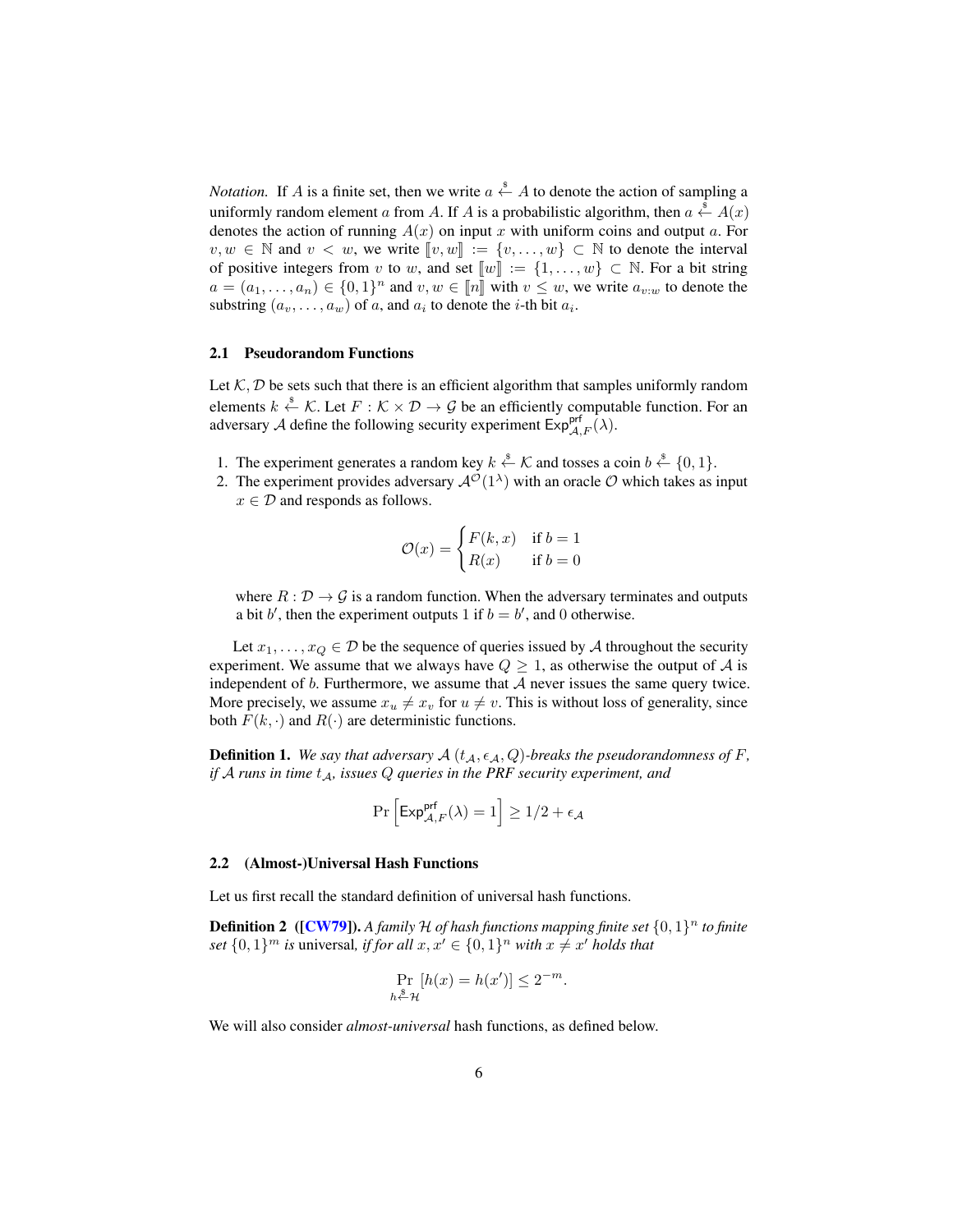**Definition 3.** A family H of hash functions mapping finite set  $\{0,1\}^n$  to finite set  $\{0, 1\}^m$  *is* almost-universal, *if for all*  $x, x' \in \{0, 1\}^n$  *with*  $x \neq x'$  *holds that* 

$$
\Pr_{h \stackrel{\$}{\leftarrow} \mathcal{H}} [h(x) = h(x')] \le 2^{-m+1}.
$$

Universal and almost-universal hash functions can be constructed efficiently and without additional complexity assumptions, see e.g. [\[CW79](#page-25-12)[,DHKP97,](#page-25-8)[IKOS08\]](#page-26-8).

# 3 All-Prefix Universal Hash Functions

In this section, we define all-prefix almost universal hash functions and describe two constructions. The first one is based on the almost-universal hash function of Dietzfelbinger *et al.* [\[DHKP97\]](#page-25-8), and yields an all-prefix almost-universal hash function. The second one is based on pairwise independent hash functions with suitable range, and yields an all-prefix universal hash function.

#### 3.1 Definitions

Recall that for a bit string  $a = (a_1, \dots, a_n) \in \{0, 1\}^n$  and  $v, w \in [n]$  with  $v \leq w$ , we write  $a \in [a, a]$ write  $a_{v:w} := (a_v, \ldots, a_w)$ .

**Definition 4.** Let H be a family of hash functions mapping  $\{0,1\}^n$  to  $\{0,1\}^m$ . We say *that*  $H$  *is a family of* all-prefix universal hash functions, if for all  $x, x' \in \{0, 1\}^n$  with  $x \neq x'$  and all  $w \in [\![m]\!]$  holds that

<span id="page-6-0"></span>
$$
\Pr_{h \stackrel{\$}{\leftarrow} \mathcal{H}}[h(x)_{1:w} = h(x')_{1:w}] \le 2^{-w}.
$$

Note that all-prefix universality essentially means that for all prefixes of length  $w$  the truncation of h to its first w bits  $h(x)_{1:w}$  is a universal hash function. We also define the slightly weaker notion of all-prefix *almost*-universality.

**Definition 5.** Let H be a family of hash functions mapping  $\{0,1\}^n$  to  $\{0,1\}^m$ . We say *that* H *is a family of* all-prefix almost-universal hash functions *(APUHFs), if for all*  $x, x' \in \{0, 1\}^n$  *with*  $x \neq x'$  *and all*  $w \in [m]$  *holds that* 

$$
\Pr_{h \stackrel{\$}{\leftarrow} \mathcal{H}} [h(x)_{1:w} = h(x')_{1:w}] \le 2^{-w+1}.
$$

### <span id="page-6-1"></span>3.2 First Construction (Almost-Universal)

We construct a simple and efficient APUHF family based on the almost-universal hash function of Dietzfelbinger *et al.* [\[DHKP97\]](#page-25-8), which is defined as follows. Let  $m, n \in \mathbb{N}$ with  $m \leq n$ . Let

$$
\mathcal{H}_{n,m} := \{ h_a : a \in [\![2^n - 1]\!]\text{ and } a \text{ is odd} \}
$$
 (1)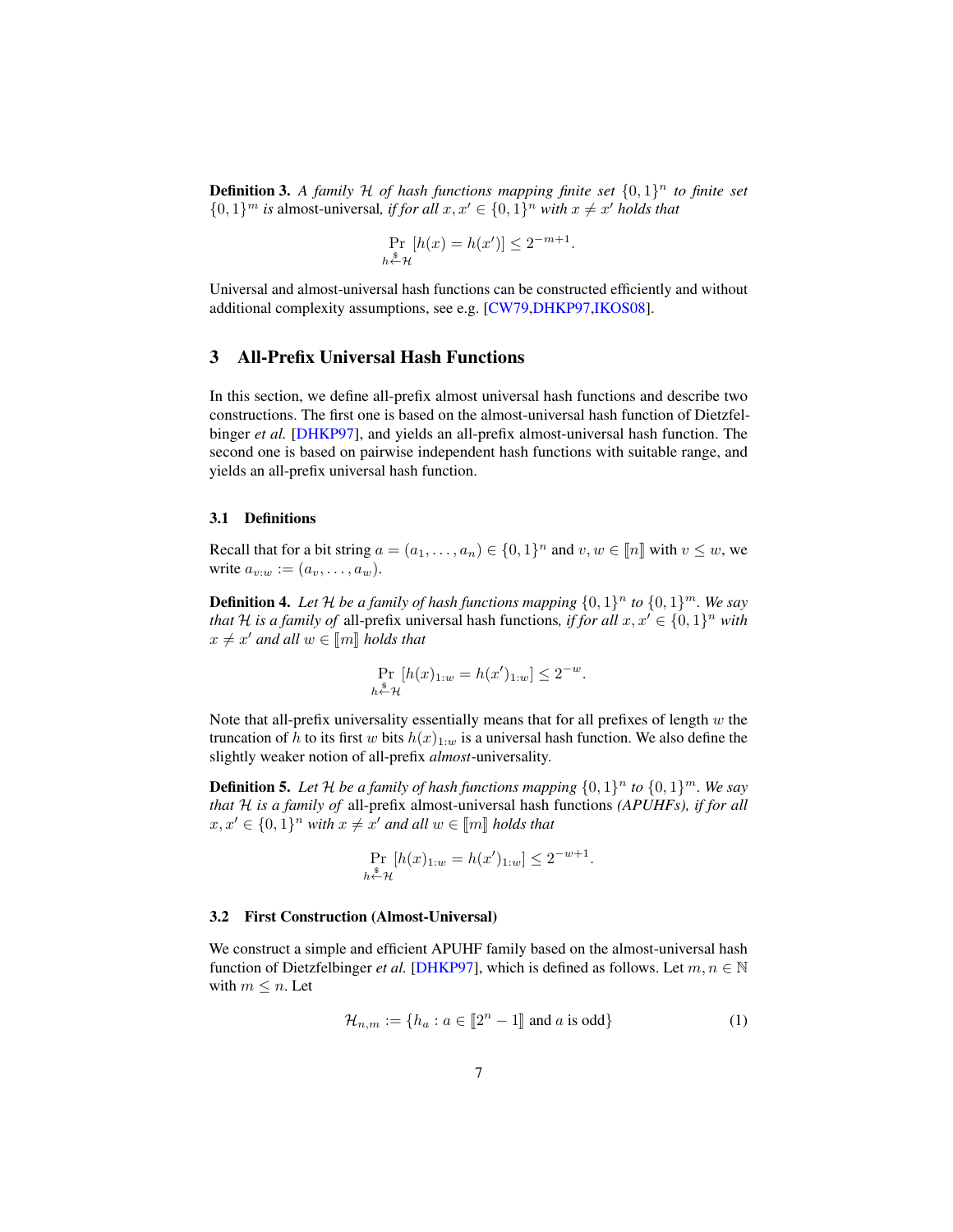be the family of hash functions, which for  $x \in \mathbb{Z}_{2^n}$  is defined as

<span id="page-7-0"></span>
$$
h_a(x) := (ax \bmod 2^n) \text{ div } 2^{n-m}, \qquad (2)
$$

Before we prove that this function is all-prefix almost-universal, we first state the following lemma of Dietzfelbinger *et al.* [\[DHKP97\]](#page-25-8).

**Lemma 1** ([\[DHKP97\]](#page-25-8)). Let n and m be positive integers with  $m \in [n]$ . If  $x, y \in \mathbb{Z}_{2^n}$ *are distinct and*  $h_a \in \mathcal{H}_{n,m}$  *is chosen at random, then* 

$$
\Pr[h_a(x) = h_a(y)] \le 2^{-m+1}
$$

*Thus,*  $\mathcal{H}_{n,m}$  *is a family of almost-universal hash functions in the sense of Definition* [3.](#page-5-0)

*All-prefix almost-universality of*  $\mathcal{H}_{n,m}$ . Now we prove that the hash function family  $\mathcal{H}_{n,m}$  of Dietzfelbinger *et al.* [\[DHKP97\]](#page-25-8) is not only almost-universal, but also satisfies the stronger property of *all-prefix* almost-universality.

**Theorem 1.**  $\mathcal{H}_{n,m}$  *is a family of all-prefix almost-universal hash functions in the sense of Definition [5.](#page-6-0)*

PROOF. Let  $\omega, m, n$  be any positive integers with  $\omega \leq m \leq n$ . Note that if  $h_a(\cdot)$  is a function in  $\mathcal{H}_{n,m}$  then  $h_a(\cdot)_{1:\omega}$  $h_a(\cdot)_{1:\omega}$  $h_a(\cdot)_{1:\omega}$  is a function in  $\mathcal{H}_{n,\omega}$ . Further note that Lemma 1 holds for all  $\omega \in [n]$ , which proves the claim.

In the sequel, we will sometimes write h instead of  $h_a$ , when it is clear from the context that h is be chosen uniformly random from  $\mathcal{H}_{n,m}$ .

#### 3.3 Second Construction (Universal)

While the almost-universal construction from Section [3.2](#page-6-1) is already sufficient for all our applications, it is natural to ask whether also all-prefix *universal* hash functions (not almost-universal) can be constructed. We will show that each pairwise-independent family of hash functions with range  $\{0, 1\}^n$  is also a family of all-prefix universal hash functions. To this end, let us first recall the notion of pairwise independent hash functions.

**Definition 6.** Let H be a family of hash functions with domain  $\{0,1\}^n$  and range  $\{0, 1\}^m$ . We say that H is pairwise independent, if for all  $x, x' \in \{0, 1\}^n$  with  $x \neq x'$ *and all*  $y, z \in \{0, 1\}^m$  *holds that* 

$$
\Pr_{h \stackrel{\$}{\leftarrow} \mathcal{H}} [h(x) = y \land h(x') = z] = 2^{-2m}.
$$

We first show that pairwise independence implies all-prefix pairwise independence, which is defined below. Then we show that this implies all-prefix universality.

Let us write  $x_i$  to denote the *i*-th bit of the bit string x.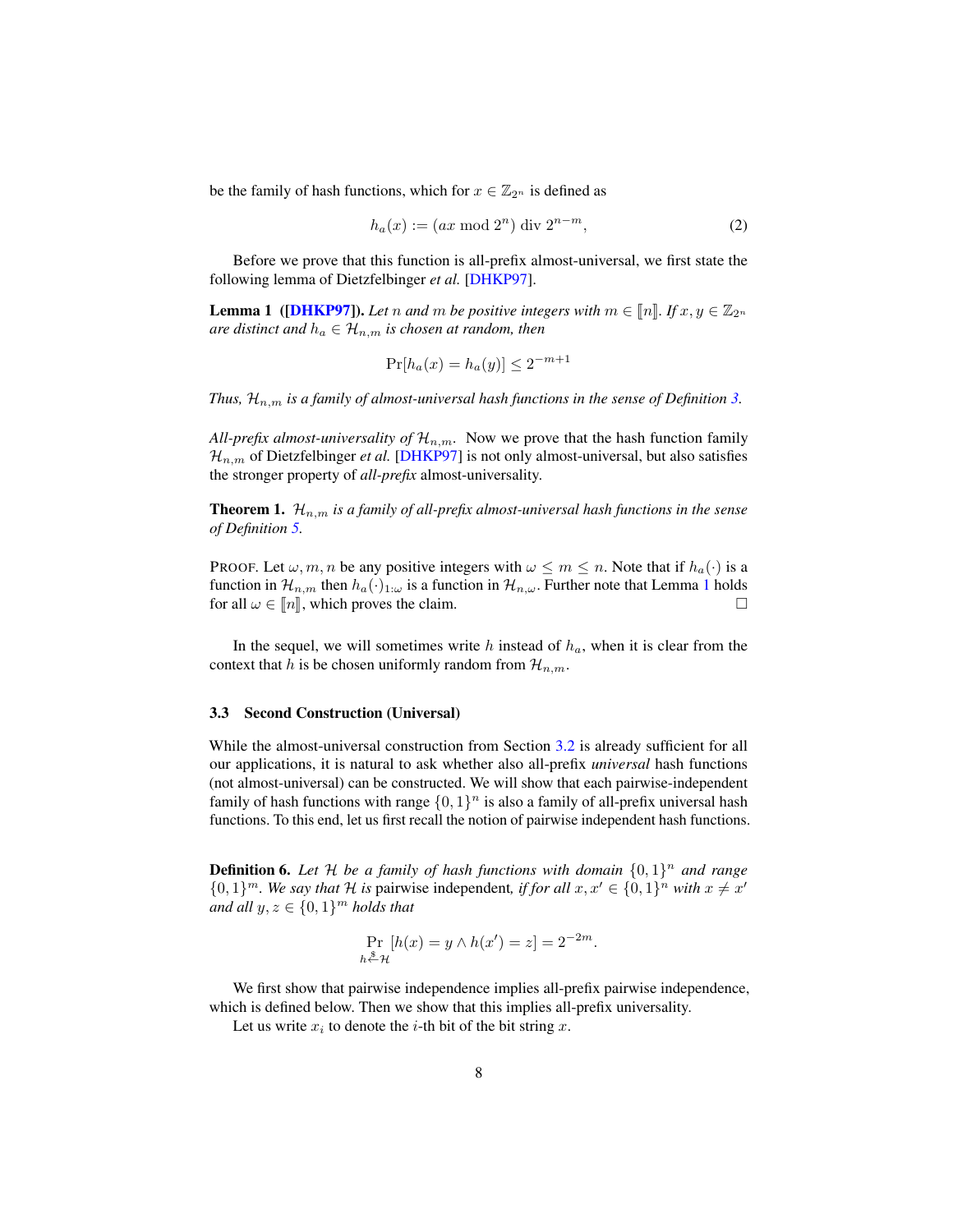**Definition 7.** Let H be a family of hash functions mapping  $\{0,1\}^n$  to  $\{0,1\}^m$ . We say *that*  $H$  *is* all-prefix pairwise independent, *if for all*  $x, x' \in \{0, 1\}^n$  *with*  $x \neq x'$  *and all*  $y, z' \in \{0, 1\}^m$  *holds that* 

$$
\Pr_{h \stackrel{\$}{\leftarrow} \mathcal{H}} [h(x)_{1:w} = y_{1:w} \land h(x')_{1:w} = z_{1:w}] = 2^{-2w}
$$

*for all*  $w \in [m]$ *.* 

<span id="page-8-1"></span>Lemma 2. *If* H *is pairwise independent, then it is also all-prefix pairwise independent.*

PROOF. We have

$$
\Pr_{h \stackrel{s}{\leftarrow} \mathcal{H}} [h(x)_{1:j} = y_{1:j} \wedge h(x')_{1:j} = z_{1:j}]
$$
\n
$$
= \Pr_{h \stackrel{s}{\leftarrow} \mathcal{H}} \left[ \left( \bigcup_{y' \in \{0,1\}^{m-j}} h(x) = (y_{1:j} \parallel y') \right) \wedge \left( \bigcup_{z' \in \{0,1\}^{m-j}} h(x') = (z_{1:j} \parallel z') \right) \right]
$$
\n
$$
= \sum_{y' \in \{0,1\}^{m-j}} \sum_{z' \in \{0,1\}^{m-j}} \Pr_{h \stackrel{s}{\leftarrow} \mathcal{H}} [h(x) = (y_{1:j} \parallel y') \wedge h(x') = (z_{1:j} \parallel z')]
$$
\n
$$
= \sum_{y' \in \{0,1\}^{m-j}} \sum_{z' \in \{0,1\}^{m-j}} \frac{1}{2^{2m}} = \frac{2^{m-j} \cdot 2^{m-j}}{2^{2m}} = \frac{1}{2^{2j}}.
$$

Now it remains to show that all-prefix pairwise independence implies all-prefix universality.

Lemma 3. *If* H *is all-prefix pairwise independent, then it is also all-prefix universal.*

PROOF. It holds that

$$
\Pr_{h \stackrel{s}{\leftarrow} \mathcal{H}} [h(x)_{1:j} = h(x')_{1:j}] = \sum_{y_{1:j} \in \{0,1\}^j} \Pr_{h \stackrel{s}{\leftarrow} \mathcal{H}} [h(x)_{1:j} = y_{1:j} \wedge h(x')_{1:j} = y_{1:j}] \quad (3)
$$

$$
= \sum_{y_{1:j} \in \{0,1\}^j} \frac{1}{2^{2j}} = \frac{1}{2^j},
$$

where [\(3\)](#page-8-0) holds because of Lemma [2.](#page-8-1)  $\Box$ 

*Example instantiation.* Let  $n \in \mathbb{N}$  and let

$$
\mathcal{H}_n := \{ h_{a,b} : a, b \in \{0,1\}^n \}
$$

be the family of hash functions

$$
h_{a,b}: GF(2^n) \to GF(2^n); x \mapsto ax + b,
$$

where the arithmetic operations are in  $GF(2<sup>n</sup>)$ . Since it is well-known that  $\mathcal{H}_n$  is pairwise independent we leave the following theorem without proof.

<span id="page-8-0"></span>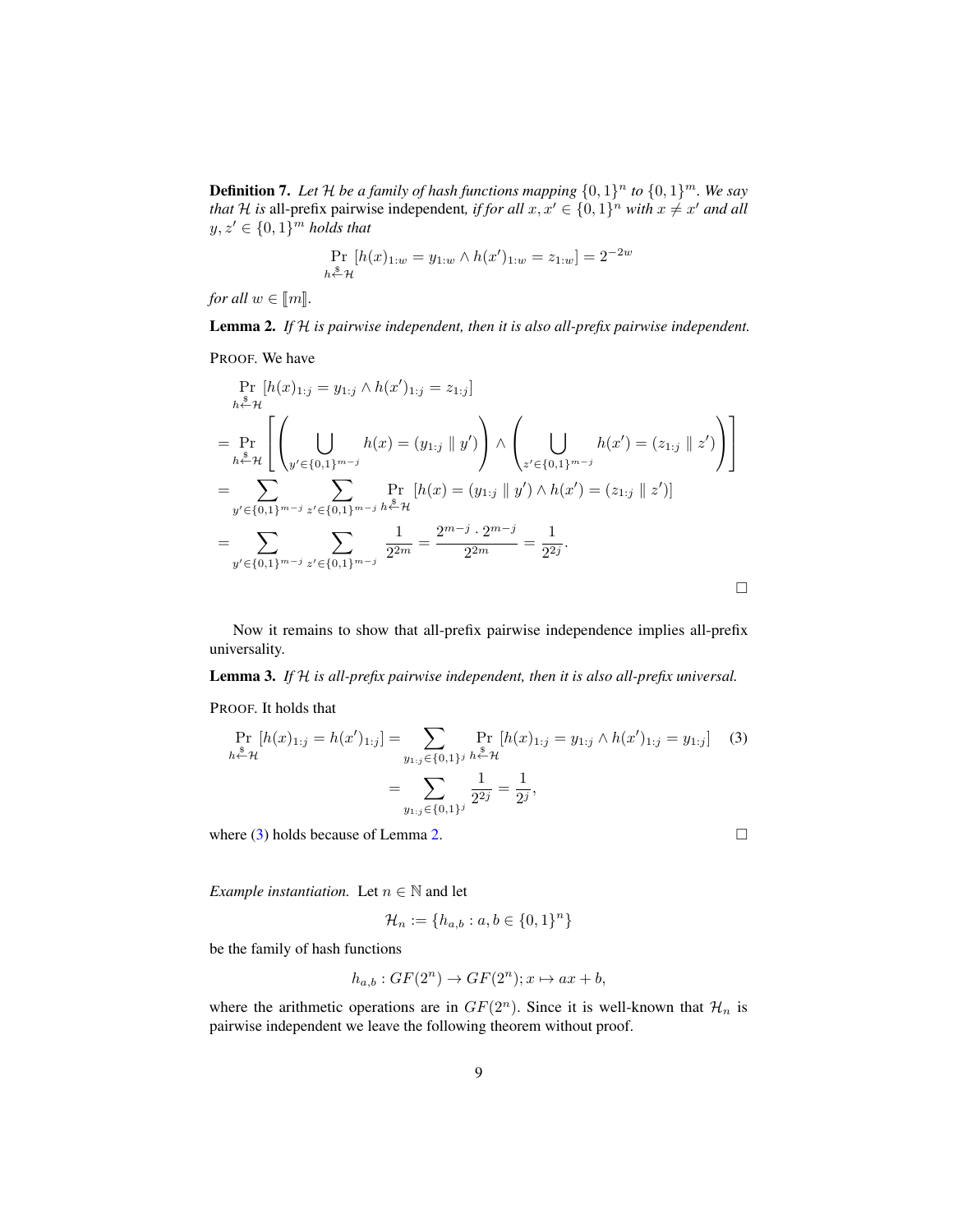**Input:** Key  $(s_1, ..., s_m, k_0) \in S^m \times K$  and  $(x_1, ..., x_m) \in X^m$ For  $i = 1, ..., m$  :  $k_i \leftarrow F((s_i, k_{i-1}), x_i)$ Return  $k_m$ .

<span id="page-9-0"></span>Fig. 1. Definition of function  $\hat{F}^m$  of Boneh et al. [\[BMR10\]](#page-25-7).

### **Theorem 2.**  $\mathcal{H}_n$  *is a family of all-prefix universal hash functions.*

Note that in the explicit construction of  $GF(2<sup>n</sup>)$  the choice of the irreducible polynomial has big impact on the efficiency of the arithmetic operations.

### 4 Augmented Cascade PRFs with Tighter Security

In this section, we show that APUHFs enable the instantiation of augmented cascade PRFs [\[BMR10\]](#page-25-7) with shorter keys of sligtly super-logarithmic size  $\omega(\log \lambda)$ . The security proof loses only a factor  $O(\log \lambda)$ , independent of the input size of the PRF, assuming that (reasonably close bounds) on the number of queries  $Q$  and the success probability  $1/2 + \epsilon_A$  of the PRF adversary A are known *a priori*. In contrast, the loss of the previous security proof of [\[BMR10\]](#page-25-7) is linear in the input size of the PRF (which is usually linear in  $\lambda$ ), but does not assume any *a priori* knowledge about  $\mathcal{A}$ .

#### 4.1 Augmented Cascade PRFs

Boneh *et al.* [\[BMR10\]](#page-25-7) showed how to construct a PRF

$$
\hat{F}^m : (S^m \times K) \times X^m \to K
$$

with key space  $(S^m \times K)$  and input space X from an augmented cascade of functions

$$
F: (S \times K) \times X \to K
$$

The augmented cascade construction is described in Figure [1.](#page-9-0) Boneh *et al.* [\[BMR10\]](#page-25-7) prove that  $\hat{F}^m$  is a secure PRF, if F is *parallel secure* in the following sense.

**Definition 8** ([\[BMR10\]](#page-25-7)). *For a function*  $F : (S \times K) \times X \rightarrow K$  *define*  $F^{(Q)}$  *as the function*

$$
F^{(Q)} : (S \times K^Q) \times (X \times [Q]) \to K
$$
  $((s, k_1, ..., k_q), (x, i)) \mapsto F((s, k_i), x).$ 

*We say that*  $A(t_A, \epsilon_A, Q)$ *-breaks the*  $Q$ -parallel security of  $F : (S \times K) \times X \to K$ *, if* it  $(t_A, \epsilon_A, Q)$ -breaks the pseudorandomness of  $F^{(Q)}$  in the sense of Definition [1.](#page-5-1)

**Theorem 3** ([\[BMR10\]](#page-25-7)). *From each adversary* A *that*  $(t_A, \epsilon_A, Q)$ *-breaks the pseudorandomness of*  $\hat{F}^m$ , one can construct an adversary  $\hat{B}$  that  $(t_B, \epsilon_B, Q)$ *-breaks the* Q*-parallel security of* F (Q) *with*

$$
t_{\mathcal{B}} = \Theta(t_{\mathcal{A}})
$$
 and  $\epsilon_{\mathcal{B}} \ge \frac{\epsilon_{\mathcal{A}}}{m}$ 

Note that the security loss of this construction is linear in the length  $m$  of the input of function  $\hat{F}^m$ .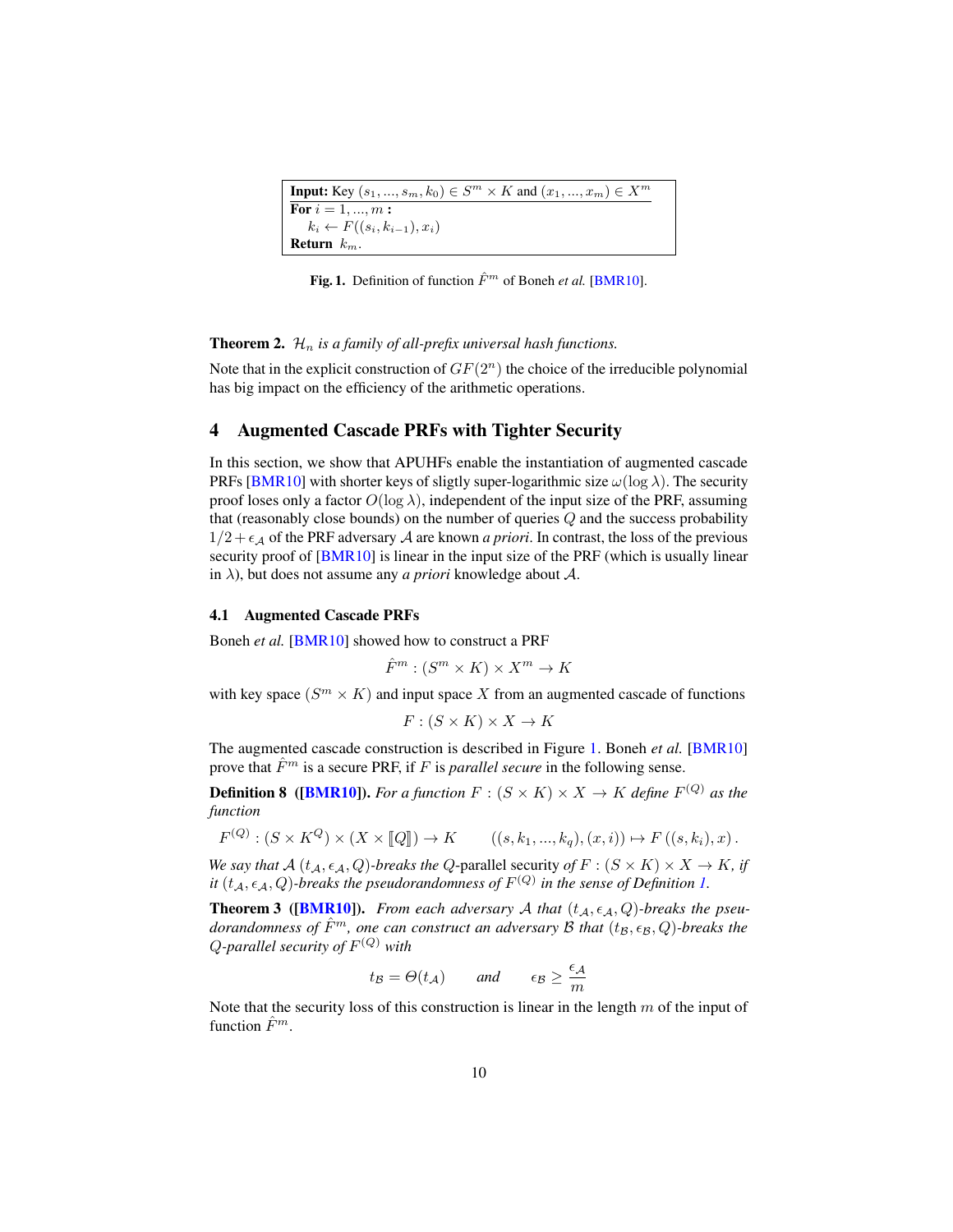#### 4.2 The Augmented Cascade with Encoded Input

We consider augmented cascade PRFs which are almost identical to the construction of Boneh *et al.* [\[BMR10\]](#page-25-7), except that we apply an all-prefix almost-universal hash function to the input before processing it in the augmented cascade, and show that this enables a tighter security proof. We consider the special case with input space  $X = \{0, 1\}$ , which encompasses the MDDH-based construction of Escala *et al.* [\[EHK](#page-25-5)<sup>+</sup>17] and thus includes in particular both the instantiations of Naor-Reingold [\[NR97\]](#page-26-3) and Lewko-Waters [\[LW09\]](#page-26-4).

Let  $\mathcal{H}_{n,m}$  be a family of all-prefix almost-universal hash functions according to Defi-nition [5,](#page-6-0) and let  $F : (S \times K) \times \{0, 1\} \to K$  be a function. We define the corresponding augmented cascade PRF with  $\mathcal{H}_{n,m}$ -encoded input as the function

<span id="page-10-0"></span>
$$
\hat{F}^{\mathcal{H}_{n,m}}: S^m \times K \times \mathcal{H}_{n,m} \times \{0,1\}^n \to K
$$
  

$$
((s_1, ..., s_m), k, h, x) \mapsto \hat{F}^m((s_1, ..., s_m), k, h(x))
$$
 (4)

where  $\hat{F}^m$  is the augmented cascade construction of Boneh *et al.* [\[BMR10\]](#page-25-7), applied to F as described in Figure [1.](#page-9-0)

*Remark 1.* Note that evaluating the PRF requires only m recursions in the augmented cascade, and that, accordingly, the secret key consists of only  $m$  elements and the description of  $h$ , while the input size can be any polynomial number of  $n$  bits, with possibly  $n \gg m$ . We will later show that it suffices to set  $m = \omega(\log \lambda)$  slightly super-logarithmic, thanks to the input encoding with an all-prefix almost-universal hash function. Also the security loss of this construction is only  $O(\log \lambda)$  and independent of the size of the input  $n$ .

#### 4.3 Preparation for the Security Proof

In this section we describe a few technical observations which will simplify the security proof. Furthermore, we define *perfect one-time security* as an additional property of a function  $F(s, x, k)$ , which will also be required for the proof. We will argue later that the Matrix-DDH-based instantiations of the augmented cascade of  $[EHK^+17]$  $[EHK^+17]$ , including the functions of Naor-Reingold [\[NR97\]](#page-26-3) and Lewko-Waters [\[LW09\]](#page-26-4), all satisfy this additional notion. Moreover, we will show that the LWE-based PRF of [\[BPR12\]](#page-25-6) can be viewed as an augmented cascade and it is perfectly one-time secure.

*An observation about the augmented cascade.* The following observation will be useful to follow the security proof more easily. Suppose we want to compute

$$
z = \hat{F}^m((s_1, ..., s_m), k, h(x))
$$

then, due to the recursive definition of  $\hat{F}^m$ , we can equivalently proceed in the following two steps.

1. Let  $i \in [\![m]\!]$ . We first process the first i bits  $h(x)_{1:i}$  of  $h(x)$  with  $(s_1, \ldots, s_i, k)$ , and compute and "intermediate kay"  $k$ , as compute and "intermediate key"  $k_x$  as

$$
k_x := \hat{F}^i((s_1, \ldots, s_i), k, h(x)_{1:i})
$$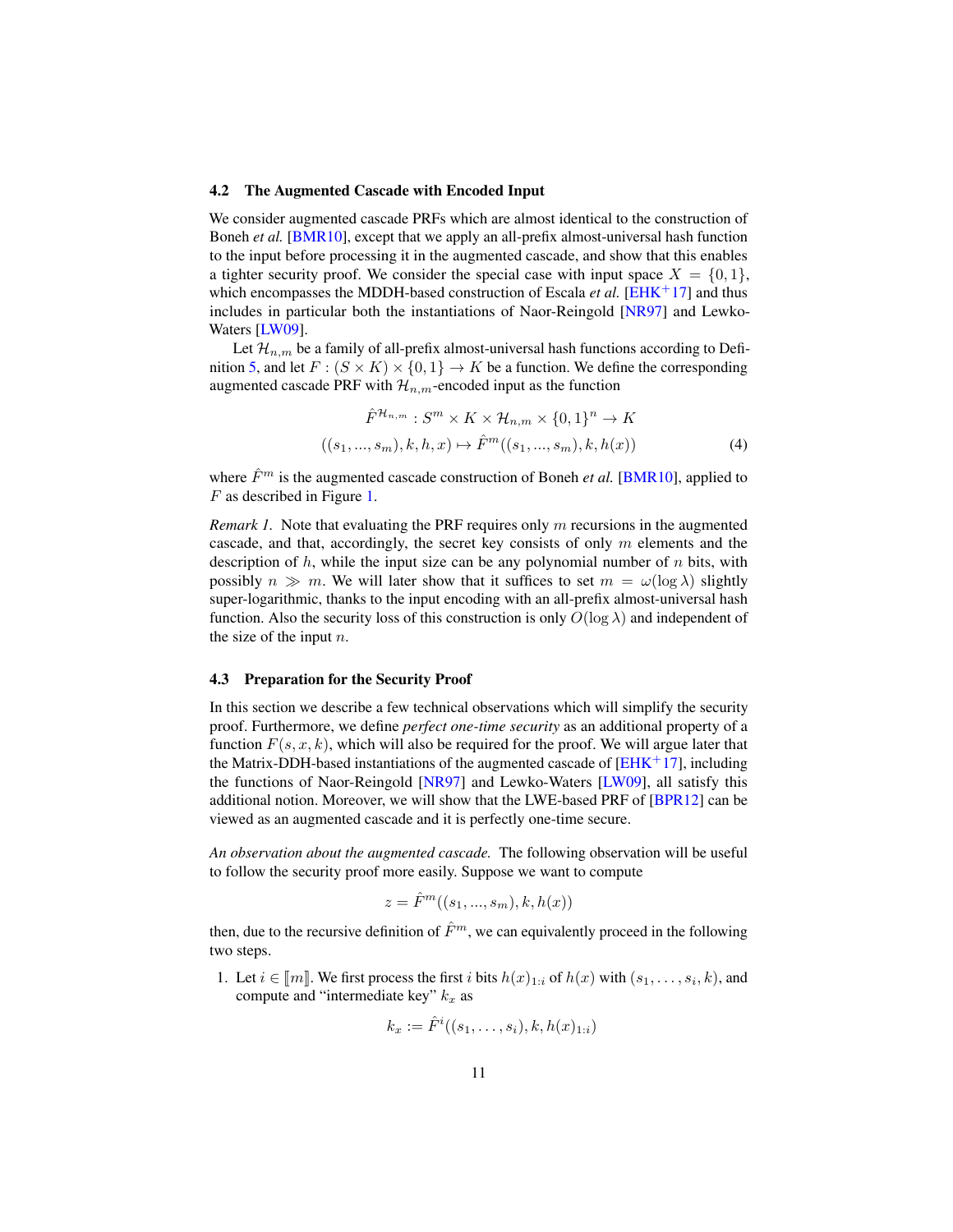2. Then we process the remaining  $m - i$  bits  $h(x)_{i+1:m}$  of  $h(x)$  with the remaining key elements  $(s_{i+1}, \ldots, s_m, k_x)$  by computing

<span id="page-11-1"></span>
$$
z = \hat{F}^{m-i}((s_{i+1}, ..., s_m), k_x, h(x)_{i+1:m})
$$

We formulate this observation as a lemma.

**Lemma 4.** *For all*  $i \in \llbracket m \rrbracket$ *, we have* 

$$
\hat{F}^m((s_1, ..., s_m), k, h(x)) = \hat{F}^{m-i}((s_{i+1}, ..., s_m), k_x, h(x)_{i+1:m})
$$

 $where k_x := \hat{F}^i((s_1, \ldots, s_i), k, h(x)_{1:i}).$ 

*Perfect One-Time Security.* We will furthermore require an additional security property of F, which we call *perfect one-time security*, and show that this property is satisfied by all instantiations of function F considered in this section. We demand that  $F(s, x, k)$  is identically distributed to a random function  $R(x)$ , if it is only evaluated once. This must hold over the uniformly random choice  $k \stackrel{s}{\leftarrow} K$ , and for any  $s \in S$  and  $x \in \{0, 1\}$ .

<span id="page-11-0"></span>**Definition 9.** We say that a function  $F : S \times K \times \{0,1\}^m \to K$  is perfectly one-time secure*, if*

<span id="page-11-2"></span>
$$
\Pr_{k \stackrel{\$}{\leftarrow} K} [F(s, k, x) = k'] = \frac{1}{|K|}
$$

*for all*  $(s, x, k') \in S \times \{0, 1\}^m \times K$ *.* 

Perfect one-time security basically guarantees uniformity of the hash function, if it is evaluated only once ("1-uniformity").

The following lemma follows directly from Definition [9.](#page-11-0) It will be useful to prove security of our variant of the augmented cascade.

**Lemma 5.** Let  $m \in \mathbb{N}$  and  $F : S \times K \times \{0,1\} \to K$  be perfectly one-time secure. *Then the augmented cascade*  $\hat{F}^m$  *constructed from* F *is also perfectly one-time secure. That is*

$$
\Pr_{k \stackrel{k}{\sim} K} \left[ \hat{F}^m((s_1, ..., s_m), k, x) = k' \right] = \frac{1}{|K|}
$$

*for all*  $((s_1, ..., s_m), k', x) \in S^m \times K \times \{0, 1\}^m$ .

PROOF. For a uniformly random chosen k it holds that  $Pr[F(s_1, k, x_1) = k_1] = \frac{1}{|K|}$ for all  $(s_1, k, x_1) \in S \times K \times \{0, 1\}$  because of the perfect one-time security of F. Thus the input for the second iteration stays uniformly random. Due to the recursive construction executing all the following iterations will keep this distribution, which gives us the perfect one-time security of  $\hat{F}^m$ .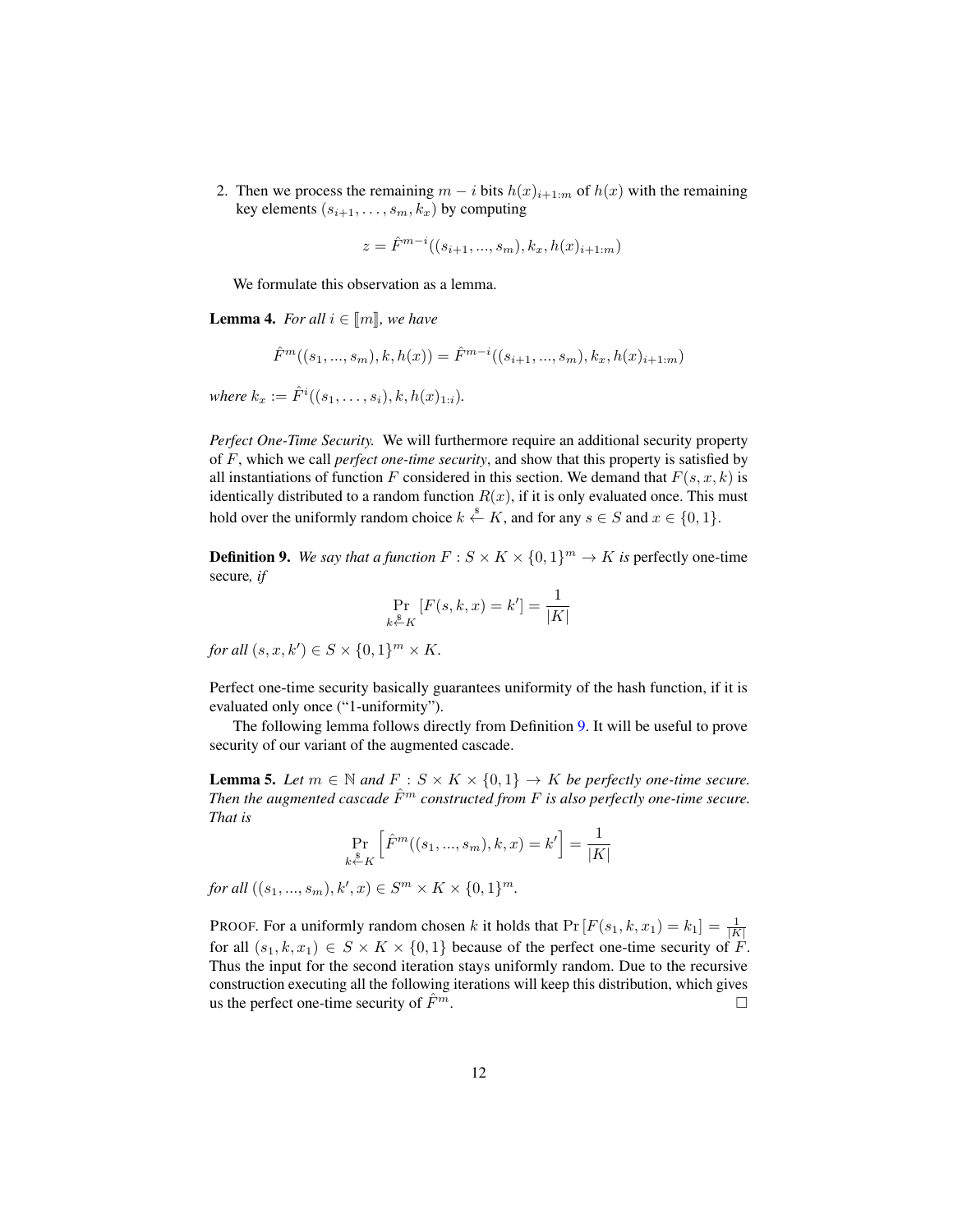#### 4.4 Security Proof

Now we are ready to prove the following theorem.

<span id="page-12-3"></span>**Theorem 4.** Let  $m = \omega(\log \lambda)$  be (slightly) super-logarithmic,  $\mathcal{H}_{n,m}$  be a family of *all-prefix almost universal hash functions and* F *be perfectly one-time secure.*

*From each adversary A that*  $(t_A, \epsilon_A, Q)$ *-breaks the pseudorandomness of*  $\hat{F}^{\mathcal{H}_{n,m}}$ *with*  $Q/\epsilon_A$  = poly( $\lambda$ ) *for some polynomial* poly*, we can construct an adversary* B *that*  $(t_{\mathcal{B}}, \epsilon_{\mathcal{B}}, Q)$ -breaks the pseudorandomness of  $\hat{F}^j$ , where

$$
j = O(\log \lambda)
$$
 and  $t_{\mathcal{B}} = \Theta(t_{\mathcal{A}})$  and  $\epsilon_{\mathcal{B}} \ge \epsilon_{\mathcal{A}}/2$ 

PROOF. In the sequel let  $j = j(\lambda)$  be defined such that

<span id="page-12-4"></span>
$$
j := \left\lceil \log(2Q^2/\epsilon_{\mathcal{A}}) \right\rceil \tag{5}
$$

Observe that we have  $j(\lambda) \leq m(\lambda)$  for sufficiently large  $\lambda$ , because the fact that we have  $Q/\epsilon_A$  = poly( $\lambda$ ) for some polynomial poly and  $j < \log(2Q^2/\epsilon_A) + 1$  together yield that  $j = O(\log \lambda)$ , while we have  $m = \omega(\log \lambda)$ .

*Remark 2.* Note that although we have  $j = O(\log(2Q^2/\epsilon_A)) = O(\log \lambda)$ , the constant hidden in the big-O notation depends on the adversary.

We describe a sequence of games, where Game 0 is the original PRF security experiment, and in the last game the probability that the experiment outputs  $1$  is  $1/2$ , such that no adversary can have any advantage. Let  $X_i$  denote the event that the experiment outputs 1 in Game i, and let  $\mathcal{O}_i$  denote the oracle provided by the experiment in Game i.

<span id="page-12-0"></span>*Game 0.* This is the original security experiment. In particular, we have

$$
\mathcal{O}_0(x) = \begin{cases} \hat{F}^{\mathcal{H}_{n,m}}((s_1, ..., s_m), k, h, x) & \text{if } b = 1\\ R(x) & \text{if } b = 0 \end{cases}
$$

where  $R$  is a random function. Therefore, by definition, it holds that

$$
\Pr\left[X_0\right] = 1/2 + \epsilon_{\mathcal{A}}
$$

<span id="page-12-1"></span>*Game 1.* We change the way how the oracle implements function  $\hat{F}^{\mathcal{H}_{n,m}}$ . That is, we modify the behaviour of  $\mathcal{O}_1$  $\mathcal{O}_1$  in case  $b = 1$ , while in case  $b = 0$  oracle  $\mathcal{O}_1$  proceeds identical to  $\mathcal{O}_0$  $\mathcal{O}_0$ . Recall that

$$
\hat{F}^{\mathcal{H}_{n,m}}((s_1,...,s_m),k,h,x) = \hat{F}^m((s_1,...,s_m),k,h(x))
$$

 $\mathcal{O}_1$  $\mathcal{O}_1$  implements this function in a specific way. Using the observation from Lemma [4,](#page-11-1) it computes  $\hat{F}^m((s_1,...,s_m), k, h(x))$  in two steps:

1. 
$$
k_x := \hat{F}^j((s_1, \ldots, s_j), k, h(x)_{1:j}),
$$
  
\n2.  $z := \hat{F}^{m-j}((s_{j+1}, \ldots, s_m, k_x, h(x)_{j+1:m}),$ 

<span id="page-12-2"></span>where j is as defined above, and we use that  $j \leq m$ . By Lemma [4,](#page-11-1) this is just a specific way to implement function  $\hat{F}^m$ , so the change is purely conceptual and we have

$$
\Pr\left[X_1\right] = \Pr\left[X_0\right]
$$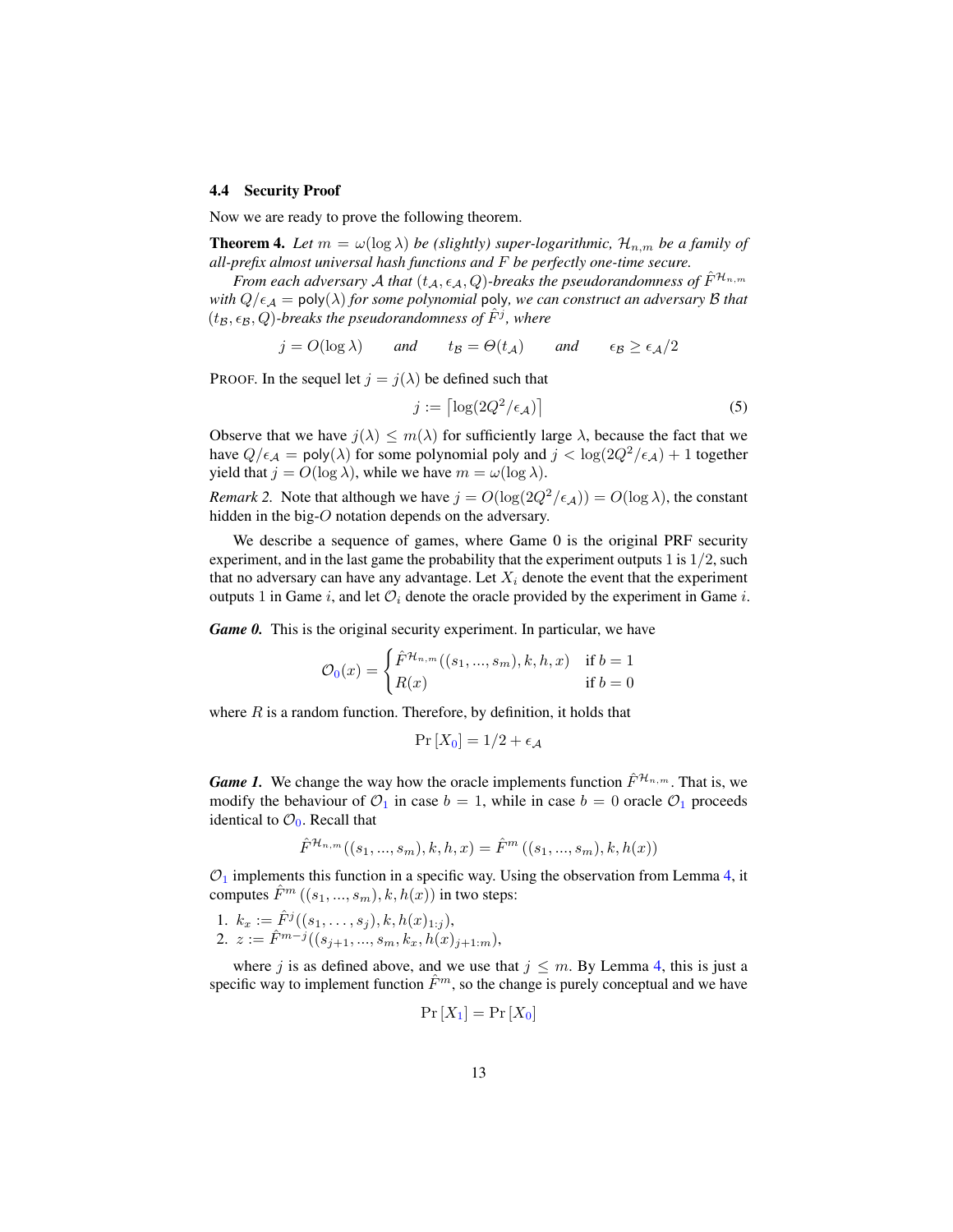*Game 2.* This game is identical to Game [1,](#page-12-1) except that we replace the function  $\hat{F}^m$ implemented by oracle  $O_1$  $O_1$  *partially* with a random function. More precisely, oracle  $\mathcal{O}_2$  $\mathcal{O}_2$  chooses a second random function  $R_j: \{0,1\}^j \to K$ . If  $b = 1$ , then it computes  $z = \mathcal{O}_2(x)$  $z = \mathcal{O}_2(x)$  $z = \mathcal{O}_2(x)$  as

1.  $k_x := R_j(h(x)_{1:j})$ 2.  $z := \hat{F}^{m-j}((s_{j+1},...,s_m), k_x, h(x)_{j+1:m})$ 

If  $b = 0$ , then it proceeds exactly like  $\mathcal{O}_1$  $\mathcal{O}_1$ . The proof of the following lemma is postponed to Section [4.5.](#page-14-0)

**Lemma 6.** *From each*  $A$  *that runs in time*  $t_A$  *and issues*  $Q$  *oracle queries one can construct an adversary* B *that*  $(t_{\mathcal{B}}, \epsilon_{\mathcal{B}}, Q)$ *-breaks the pseudorandomness of*  $\hat{F}^j$  *where* 

<span id="page-13-1"></span>
$$
t_{\mathcal{B}} = \Theta(t_{\mathcal{A}}) \quad \text{and} \quad \epsilon_{\mathcal{B}} = |\Pr[X_1] - \Pr[X_2]| \tag{6}
$$

<span id="page-13-0"></span>*Game [3](#page-13-0).* This game is identical to Game [2,](#page-12-2) but  $\mathcal{O}_3$  performs an additional check. Whenever A makes an oracle query x,  $\mathcal{O}_3$  $\mathcal{O}_3$  checks whether there has been a previous oracle query  $x'$  such that

<span id="page-13-2"></span>
$$
h(x)_{1:j} = h(x')_{1:j}
$$

If this holds, then  $\mathcal{O}_3$  $\mathcal{O}_3$  raises event coll, and the experiment outputs a random bit and terminates. Note that the check is always performed, for both values  $b \in \{0, 1\}$ . Since both games are identical until coll, we have

<span id="page-13-3"></span>
$$
|\Pr[X_2] - \Pr[X_3]| \le \Pr[\text{coll}]
$$

Again, the proof of the following lemma is postponed, to Section [4.6.](#page-14-1)

**Lemma 7.** If F is perfectly one-time secure, then  $Pr$  [coll]  $\leq \epsilon_A/2$  and  $Pr[X_3 \mid \overline{coll}] =$  $Pr[X_3 \mid \overline{coll}] =$  $Pr[X_3 \mid \overline{coll}] =$ 1/2*.*

We finish the proof of Theorem [4](#page-12-3) before we prove Lemmas [6](#page-13-1) and [7.](#page-13-2) We have

$$
\Pr[X_3] = \Pr[X_3 | \text{coll}] \cdot \Pr[\text{coll}] + \Pr[X_3 | \overline{\text{coll}}] \cdot (1 - \Pr[\text{coll}]) \tag{7}
$$

Recall that  $X_3$  $X_3$  denotes the probability that the experiment outputs 1, which happens if and only if A outputs b' with  $b = b'$ . By construction of the experiment, we abort and output a random bit in Game [3,](#page-13-0) if coll occurs. In combination with Lemma [7](#page-13-2) we thus get

<span id="page-13-4"></span>
$$
\Pr\left[X_3 \mid \text{coll}\right] = \Pr\left[X_3 \mid \overline{\text{coll}}\right] = 1/2
$$

Plugging this into [\(7\)](#page-13-3) yields

$$
\Pr\left[X_3\right] = 1/2 \cdot \Pr\left[\text{coll}\right] + 1/2 \cdot (1 - \Pr\left[\text{coll}\right]) = 1/2 \tag{8}
$$

*Lower bound on*  $\epsilon_B$ . Finally, using [\(8\)](#page-13-4), the bounds from Lemmas [6](#page-13-1) and [7,](#page-13-2) and the fact that  $Pr[X_0] = Pr[X_1]$ , we obtain a lower bound on  $\epsilon_B$ :

$$
1/2 + \epsilon_{\mathcal{A}} = \Pr\left[X_0\right] = \Pr\left[X_1\right] \le \Pr\left[X_2\right] + \epsilon_{\mathcal{B}} \le 1/2 + \epsilon_{\mathcal{A}}/2 + \epsilon_{\mathcal{B}}
$$

$$
\iff \epsilon_{\mathcal{B}} \ge \epsilon_{\mathcal{A}}/2
$$

Furthermore, by Lemma [6,](#page-13-1) algorithm B runs in time  $t_B = \Theta(t_A)$  and issues Q oracle queries.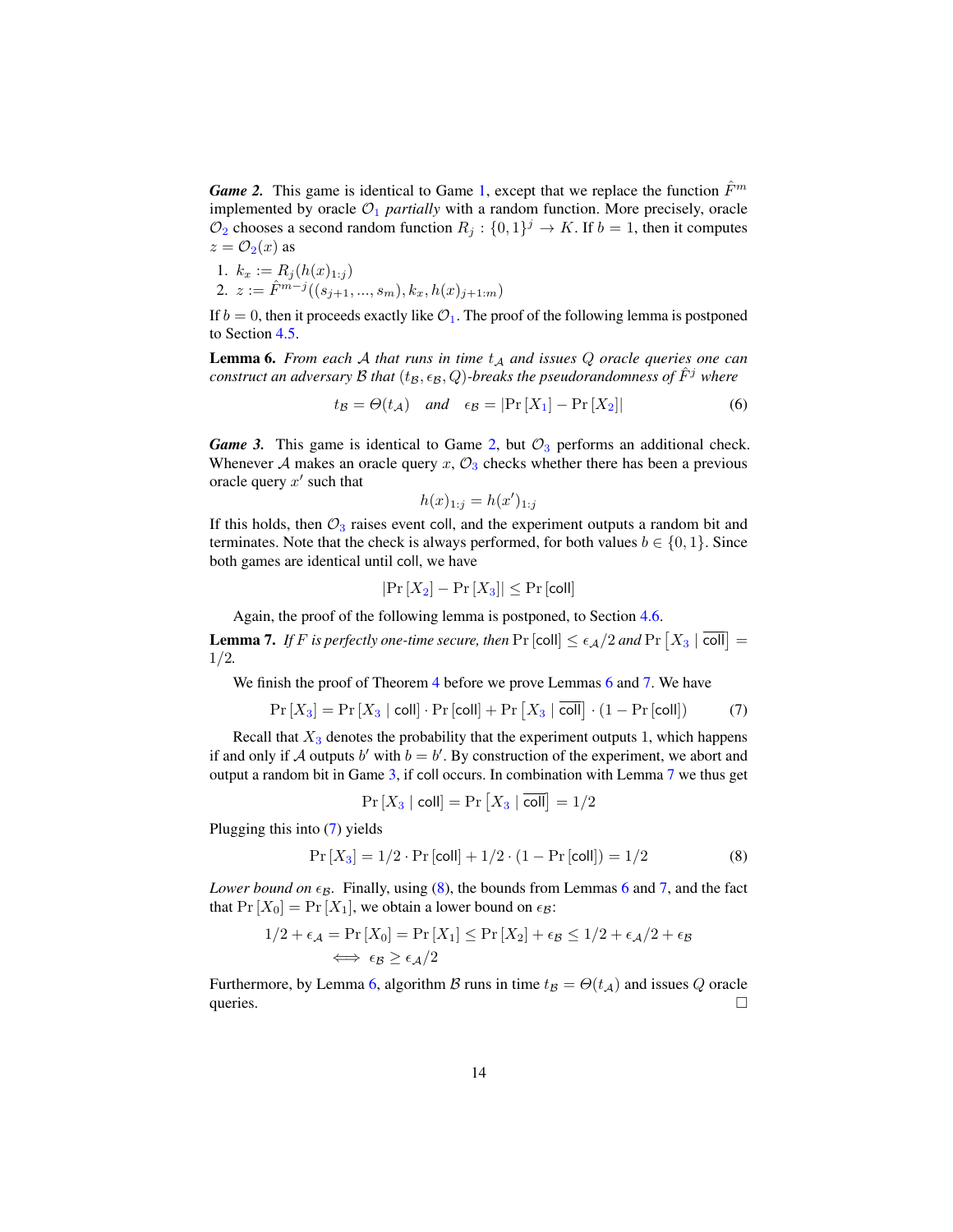#### <span id="page-14-0"></span>4.5 Proof of Lemma [6](#page-13-1)

Adversary  $B$  plays the pseudorandomness security experiment with function  $\hat{F}^j$ . Let  $\mathcal O$ denote the PRF oracle provided to  $\beta$  in this game.  $\beta$  runs  $\mathcal A$  as a subroutine by simulating the security experiment as follows.

*Initialization.* B samples a bit  $b \stackrel{\$}{\leftarrow} \{0,1\}$ , a hash function  $h \leftarrow \mathcal{H}_{n,m}$ , and picks  $(s_{j+1}, ..., s_m)$ , where  $s_i \leftarrow S$  for all  $i \in [j+1, m]$ 

*Handling of oracle queries.* Whenever A queries  $x \in \{0,1\}^n$ , B proceeds as follows.

- If  $b = 0$ , then B proceeds exactly like the original experiment. That is, it responds with  $R(x)$ , where  $R: \{0, 1\}^n \to K$  is a random function.
- If  $b = 1$ , then B computes  $h(x)$  and queries O to obtain  $k_x := \mathcal{O}(h(x)_{1:j})$ . Then it computes  $\hat{r}$  $m=i$

$$
z := F^{m-j}((s_{j+1},...,s_m), k_x, h(x)_{j+1:m})
$$

and returns z to A.

*Finalization.* Finally, when  $\mathcal A$  terminates, then  $\mathcal B$  outputs whatever  $\mathcal A$  outputs, and terminates.

*Analysis of B.* Note that the running time of B is essentially identical to the running time of A plus a minor number of additional operations, thus we have  $t_{\mathcal{B}} = \Theta(t_{\mathcal{A}})$ . If  $\mathcal{O}(x) =$  $\hat{F}^{j}((s_1, ..., s_j, k), h(x)_{1:j})$ , then by Lemma [4](#page-11-1) it holds that  $z = \hat{F}^{m}((s_1, ..., s_m, k),$  $h(x)$ ). Thus, the view of A is identical to Game [1.](#page-12-1) If  $\mathcal{O}(x)$  implements a random function, then its view is identical to Game [2.](#page-12-2) This yields the claim.

#### <span id="page-14-1"></span>4.6 Proof of Lemma [7](#page-13-2)

In order to show that  $Pr [coll] \leq \epsilon_A/2$ , we prove that all queries of A are independent of h, regardless of  $b = 0$  or  $b = 1$ , until coll occurs. This allows us to derive an upper bound on coll. Consider the sequence of queries  $x_1, \ldots, x_Q$  made by A. Recall that we assume  $x_u \neq x_v$  for  $u \neq v$  without loss of generality.

*The case*  $b = 0$ . In this case,  $\mathcal{O}_3(x_i)$  $\mathcal{O}_3(x_i)$  $\mathcal{O}_3(x_i)$  is a random function  $R(x_i)$ , and therefore all information observed by  $A$  is independent of h, until coll occurs. Thus, the view of  $A$  is equivalent to a world in which the experiment does not choose  $h$  at the beginning, but only after A has made all queries, and only then computes  $h(x_i)_{1:i}$  for all  $i \in \mathbb{Q}$  and outputs a random bit if a collision occurred. By the almost-universality, we thus obtain that

$$
\Pr\left[\text{coll} \mid b=0\right] \leq \sum_{i=2}^Q \frac{i-1}{2^{j-1}} \leq \frac{Q^2}{2^j} \leq \frac{Q^2 \epsilon_{\mathcal{A}}}{2Q^2} = \frac{\epsilon_{\mathcal{A}}}{2}.
$$

Note that we use here that  $j \geq \log(2Q^2/\epsilon_{\mathcal{A}})$ , which holds due to the definition of j in [\(5\)](#page-12-4).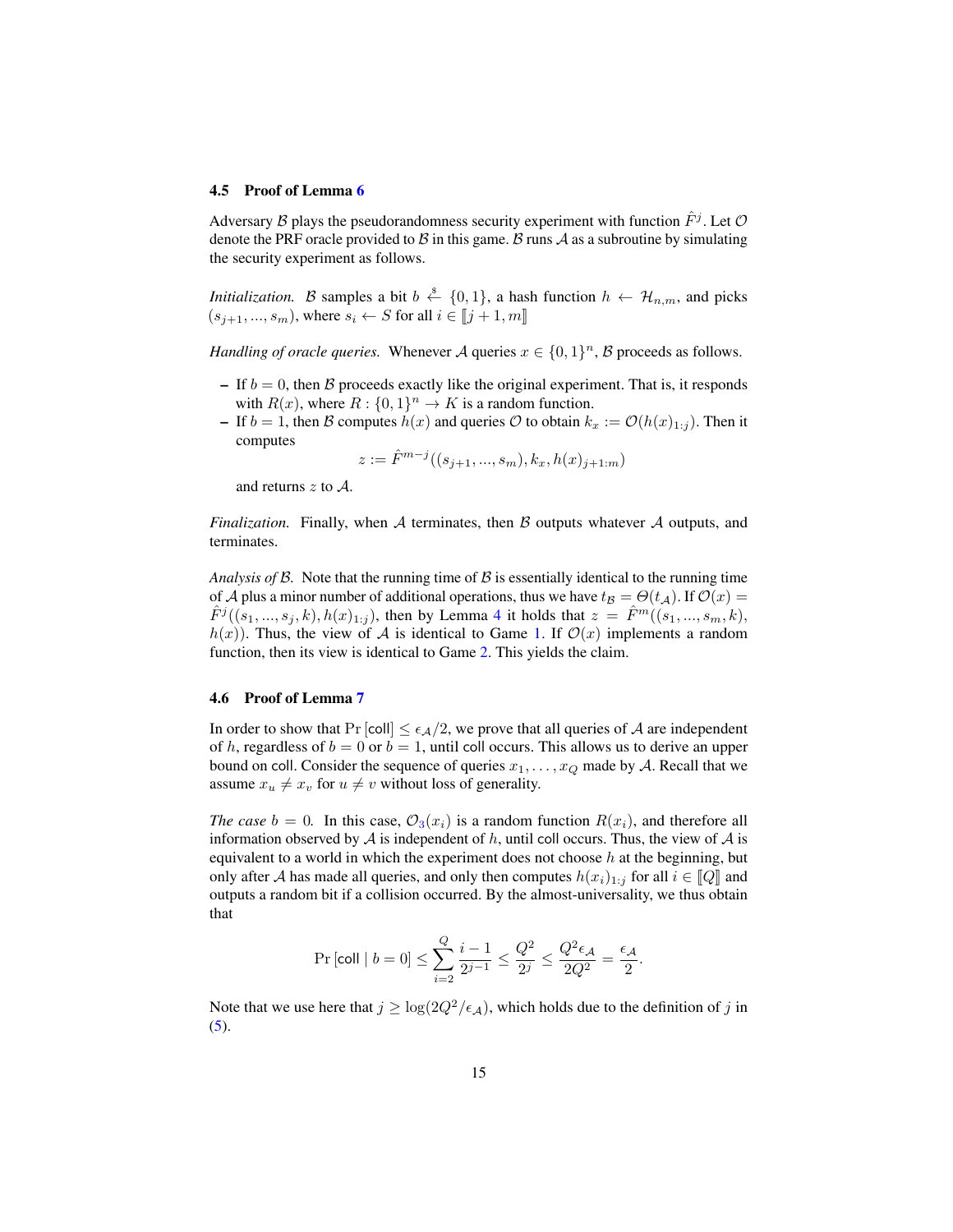*The case*  $b = 1$ . We may assume without loss of generality that  $Q > 0$ , as otherwise A receives no information about b and thus we would have  $\epsilon_{A} = 0$ . Consider the first query  $\mathcal{O}_3(x_1)$  $\mathcal{O}_3(x_1)$  $\mathcal{O}_3(x_1)$  of A. The oracle proceeds as follows. At first it computes  $k_{x_1} := R_j(h(x_1)_{1:j}).$ Since  $R_j$  is a random function, this value is independent of h. In the next step it computes  $z_1 := \hat{F}^{m-j}((s_{j+1},...,s_m), k_{x_1}, h(x_1)_{j+1:m})$ , which is still uniformly random. To see this, note that the perfect one-time security of  $F$  guarantees perfect one-time security of  $\hat{F}^{m-j}$  as shown in Lemma [5.](#page-11-2) Thus A gains no information about h at this point and the next query cannot be adaptive with regard to h.

Now if A queries  $\mathcal{O}_3(x_2)$  $\mathcal{O}_3(x_2)$  $\mathcal{O}_3(x_2)$ , then the experiment will evaluate the random functions  $R_i$  on a different position than in the first query, unless

<span id="page-15-1"></span>
$$
h(x_1)_{1:j} = h(x_2)_{1:j} \tag{9}
$$

Due to the fact that the response to  $x_1$  was independent of h and the almost-universality of h, [\(9\)](#page-15-1) happens with probability at most  $1/2^{j-1}$ . Therefore, again by the perfect onetime security of F, A receives another uniformly random value  $z_2$ , which is independent of h, except with probability at most  $1/2^{j-1}$ . Continuing this argument inductively over all  $Q$  queries of  $A$ , we see that on its *i*-th query  $A$  will receive a random response which is independent of h, except with probability  $(i - 1)/2^{j-1}$ , provided that all previous responses were independent of  $h$ . A union bound now yields

$$
\Pr\left[\text{coll} \mid b=1\right] \leq \sum_{i=2}^Q \frac{i-1}{2^{j-1}} \leq \frac{Q^2}{2^j} \leq \frac{Q^2 \epsilon_{\mathcal{A}}}{2Q^2} = \frac{\epsilon_{\mathcal{A}}}{2}.
$$

It remains to show that  $Pr[X_3 \mid \overline{coll}] = 1/2$ . Let us consider the case  $b = 1$ . If coll occurs, then there are no collisions, such that the oracle calls random function  $R_i$  on always different inputs, each time receiving an independent, uniformly random value. Applying the perfect one-time security of  $\hat{F}^{m-j}$  again, the response of the oracle to each query is therefore uniformly distributed and independent of all other queries. Thus, provided that no collision occurs, the view in case  $b = 1$  is perfectly indistinguishable from the case  $b = 0$ , which yields the claim.

#### <span id="page-15-0"></span>4.7 On the necessity of the *"all-prefix"* property

One may ask at this point whether the *"all-prefix"* property is really necessary, or whether it is possible to use a standard universal hash function with fixed output space  $\{0,1\}^j$  instead.

Let us explain why the "*all-prefix*" property is not only sufficient, but also necessary. Recall that j depends on the particular values of Q and  $\epsilon_A$  of a particular given adversary, via the definition  $j = \left\lceil \log(2Q^2/\epsilon_A) \right\rceil$  in [\(5\)](#page-12-4). One may wonder why we set j so precisely, depending on the given adversary, rather than simply choosing  $j$  sufficiently large such that it would work for *any* efficient adversary.

The purpose of this precise choice is because we have to find the right balance between two properties that we need to obtain *tight* security:

1. On the one hand, we need  $j$  to be sufficiently large, such that the probability of a collision of (the  $j$ -bit prefix of) the universal hash function is sufficiently unlikely.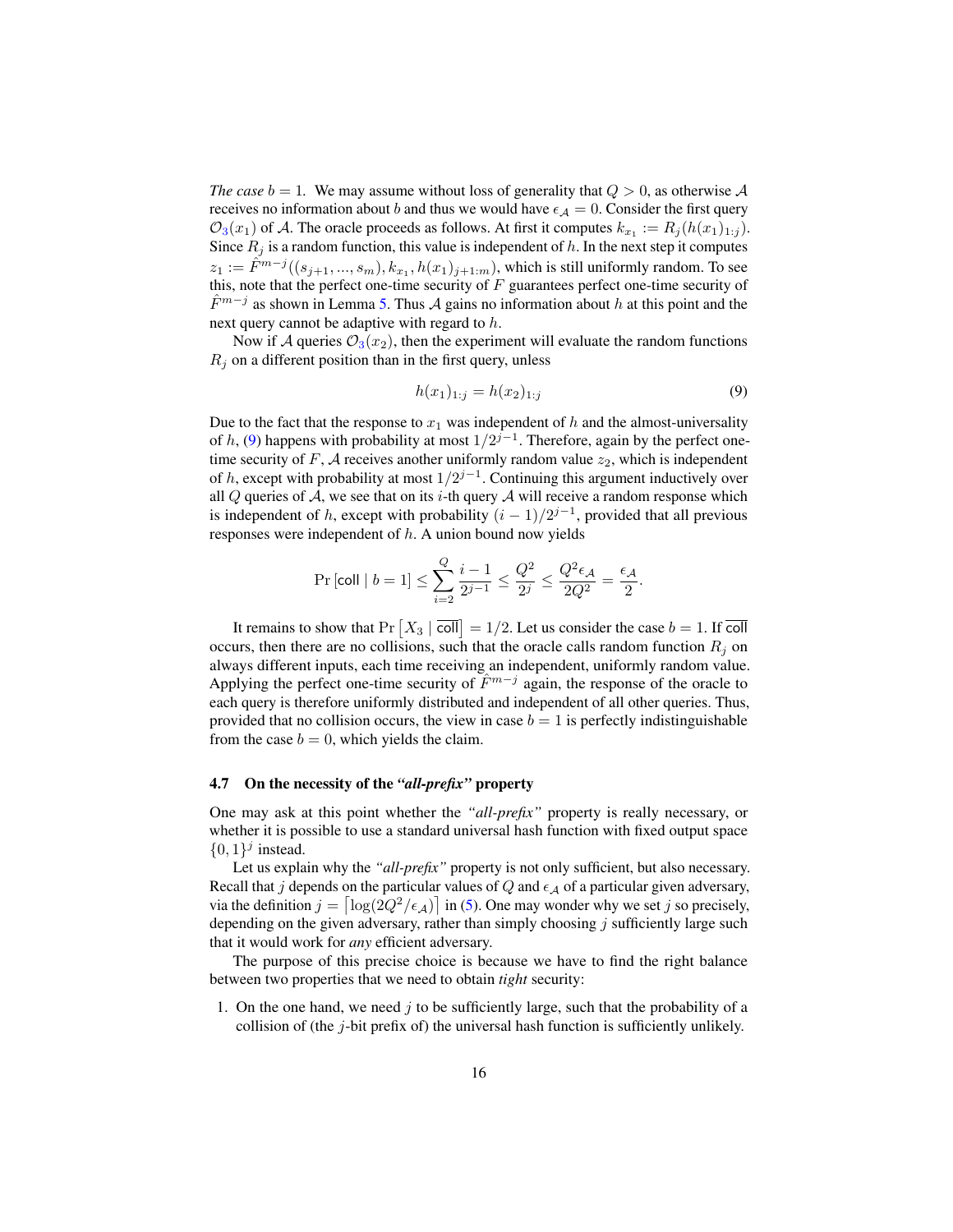2. On the other hand, we have to keep  $j$  short enough, in order to get a tight reduction.

This is why we make the value  $j$  dependent on the given adversary, specifically on the particular values of Q and  $\epsilon_A$ .

We stress that we do this *only in the security proof*, but not in the PRF *construction* itself. That is, we do not simply fix  $\dot{\gamma}$  to be the largest value of  $\dot{\gamma}$  such that the collision probability is sufficiently small for any adversary, because then for certain adversaries  $j$  could be "too large" such that the reduction would not be tight. Similarly, if we used a standard universal hash function with output length j, then this would also fix j to some specific value in the *construction* of the PRF, and thus would again make the PRF construction only tightly secure for certain adversaries that match this particular choice of  $j$ , but not necessarily for all efficient adversaries.

For example using a standard UHF with  $m = \omega(\log \lambda)$  is sufficient to bound the collision probaility, but this yields only super-logarithmic tightness, and thus would be worse than in the construction of Döttling and Schröder [[DS15\]](#page-25-10), while with an APUHF we achieve logarithmic tightness.

Hence, the important new feature that *all-prefix* universality provides is that it guarantees that a suitable choice of j exists for *any* efficient adversary. This makes the construction independent of a particular class of adversaries that match a certain fixed value of  $j$ , while at the same time it ensures that the security proof depends *tightly* on the particularly given adversary. Hence, using an APUHF instead of a standard universal hash function is not just sufficient, but also necessary in order to capture all efficient adversaries and to keep the security proof tight.

We note that Döttling and Schröder  $[DS15]$  $[DS15]$  also use multiple instances of the underlying pseudorandom function, with increasing security, in order to achieve tightness. Essentially, we replace these multiple instances with a single instance, in combination with an all-prefix universal hash function. From an abstract high-level perspective, in our approach each prefix implicitly corresponds to one PRF instance of [\[DS15\]](#page-25-10). This makes our construction significantly more efficient.

### 5 Applications

## 5.1 Efficient and Tightly-Secure PRF from Matrix Diffie-Hellman Assumptions

We recall the definition of the matrix Diffie-Hellman (MDDH) assumption and the pseudorandom function (PRF) from  $[EHK^+17]$  $[EHK^+17]$ . We consider a variant where an allprefix almost-universal hash function is applied to the input before it is processed by the PRF. We note that the MDDH assumption generalizes the Decisional Diffie-Hellman (DDH) and Decisional d-Linear (d-LIN) assumptions, and, moreover, it gives us a framework to analyze the algebraic structure behind the Diffie-Hellman-based cryptographic primitives. Thus, our results can be carried on to the Naor-Reingold PRF (based on the DDH assumption) [\[NR97\]](#page-26-3) and the Lewko-Waters PRF (based on the  $d$ -LIN assumption) [\[LW09\]](#page-26-4).

*Notations and the MDDH Assumption.* Let  $\mathcal{G} := (\mathbb{G}, P, q)$  be a description of an additive group  $G$  with random generator  $P$  and prime order  $q$ . Following the "implicit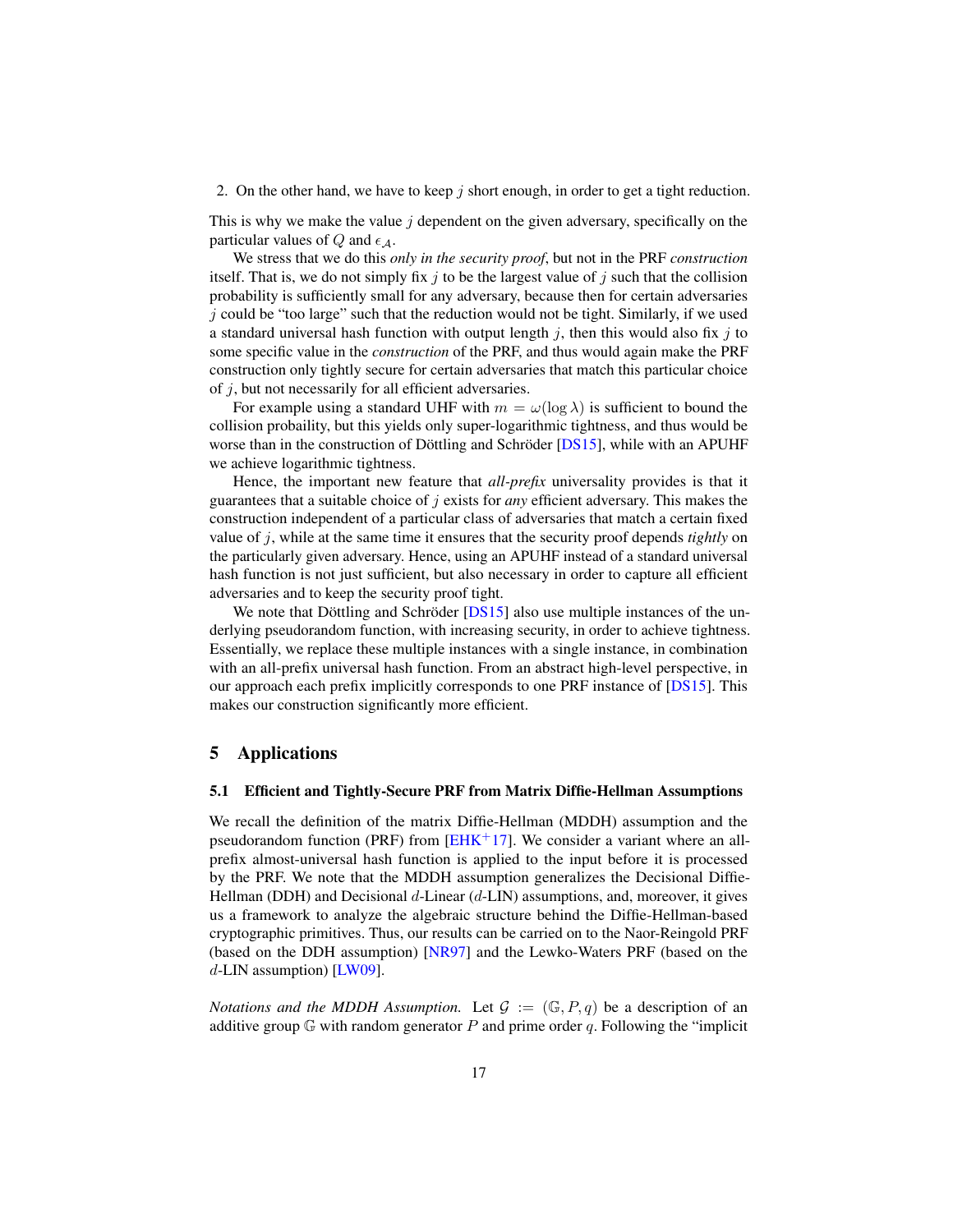notation" of [\[EHK](#page-25-13)+13], we write [a] shorthand for  $aP$ . More generally, for a matrix  $\mathbf{A} = (a_{ij}) \in \mathbb{Z}_q^{n \times m}$ , we define  $[\mathbf{A}]_s$  as the implicit representation of **A** in  $\mathbb{G}$ :

$$
[\mathbf{A}] := \begin{pmatrix} a_{11}P & \dots & a_{1m}P \\ \vdots & \vdots & \vdots \\ a_{n1}P & \dots & a_{nm}P \end{pmatrix} \in \mathbb{G}^{n \times m}
$$

Let us first recall the definition of the matrix Diffie-Hellman (MDDH) problem  $[EHK+13, EHK+17]$  $[EHK+13, EHK+17]$ .

**Definition 10** (Matrix distribution). Let  $\ell, d \in \mathbb{N}$  and  $\ell > d$ . We call  $\mathcal{D}_{\ell,d}$  a matrix distribution if it outputs matrices in  $\mathbb{Z}_q^{\ell \times d}$  of full rank  $d$  in polynomial time, namely, it is *efficiently samplable. We define*  $\mathcal{D}_d := \mathcal{D}_{d+1,d}$ .

Without loss of generality, we assume the first d rows of  $A \overset{\hspace{0.1em}\mathsf{\scriptscriptstyle\$}}{\leftarrow} \mathcal{D}_{\ell,d}$  form a full-rank and invertible matrix, and we denote it by  $\overline{A}$  and the rest  $\ell - d$  rows by  $\underline{A}$ .

**Definition 11** (Transformation matrix). Let  $\mathcal{D}_{\ell,d}$  be a matrix distribution and A be a *matrix from it. The transformation matrix of*  $\bf A$  *is defined as*  $\bf T := \underline{\bf A} \cdot \overline{\bf A}^{-1} \in \mathbb{Z}_q^{(\ell-d) \times d}$ .

The  $\mathcal{D}_{\ell,d}$ -MDDH problem is to distinguish the two distributions ([A], [Aw]) and  $([{\bf A}], [{\bf u}])$  where  ${\bf A} \stackrel{\$}{{\leftarrow}} {\mathcal{D}}_{\ell,d}, {\bf w} \stackrel{\$}{{\leftarrow}} {\mathbb{Z}}_q^d$  and  ${\bf u} \stackrel{\$}{{\leftarrow}} {\mathbb{Z}}_q^{\ell}$ .

**Definition 12** ( $D_{\ell,d}$ -Matrix Diffie-Hellman assumption,  $D_{\ell,d}$ -MDDH). Let  $D_{\ell,d}$  be *a matrix distribution. We say that adversary*  $A(t_A, \epsilon_A)$ -breaks the  $\mathcal{D}_{\ell,d}$ -Matrix Diffie-*Hellman* ( $D_{\ell,d}$ -*MDDH)* assumption in group  $\mathbb{G}$ , if  $A$  *runs in time*  $t_A$  *and* 

 $|\Pr[\mathcal{A}(\mathcal{G}, [\mathbf{A}], [\mathbf{A}\mathbf{w}]) = 1] - \Pr[\mathcal{A}(\mathcal{G}, [\mathbf{A}], [\mathbf{u}]) = 1]| \ge \epsilon_{\mathcal{A}},$ 

where the probability is taken over  $\mathbf{A}\overset{\hspace{0.1em}s}{\leftarrow}\mathcal{D}_{\ell,d}, \mathbf{w}\overset{\hspace{0.1em}s}{\leftarrow}\mathbb{Z}^d_q, \mathbf{u}\overset{\hspace{0.1em}s}{\leftarrow}\mathbb{Z}^\ell_q.$ 

*Examples of*  $\mathcal{D}_{\ell,d}$ *-MDDH.* [\[EHK](#page-25-13)<sup>+</sup>13[,EHK](#page-25-5)<sup>+</sup>17] define distributions  $\mathcal{L}_d$ ,  $\mathcal{C}_d$ ,  $\mathcal{SC}_d$ ,  $\mathcal{IL}_d$ , and  $\mathcal{U}_d$  which corresponds to the d-Linear, d-Cascade, d-Symmetric-Cascade,  $d$ -Incremental-Linear, and  $d$ -Uniform assumption, respectively. All these assumptions are proven secure in the generic group model  $[EHK^+13,EHK^+17]$  $[EHK^+13,EHK^+17]$  $[EHK^+13,EHK^+17]$  $[EHK^+13,EHK^+17]$  and form a hierarchy of increasingly weaker assumptions.

A simple example is the  $\mathcal{L}_1$ -MDDH assumption for  $d = 1$ , which is the DDH assumption: Choose  $a, w, z \stackrel{\text{s}}{\leftarrow} \mathbb{Z}_q$ , and the DDH assumption states that the following two distributions are computationally indistinguishable:

$$
([1, a, w, aw]) \approx_c ([1, a, w, z]).
$$

This can be represented via the  $\mathcal{L}_1$ -MDDH assumption which states the following two distributions are computationally indistinguishable:

$$
\left(\left[\begin{smallmatrix}a\\1\end{smallmatrix}\right],\left[\begin{smallmatrix}aw\\w\end{smallmatrix}\right]\right)=: \left(\left[\mathbf{A}\right],\left[\mathbf{A}\mathbf{w}\right]\right)\approx_c \left(\left[\mathbf{A}\right],\left[\mathbf{u}\right]\right):=\left(\left[\begin{smallmatrix}a\\1\end{smallmatrix}\right],\left[\begin{smallmatrix}z\\w\end{smallmatrix}\right]\right).
$$

For  $d = 1$  the transformation matrix **T** contains only one element, and for  $\mathcal{L}_1$ -MDDH the corresponding transformation matrix is  $\mathbf{T} = \frac{1}{a}$ .

We give more examples of matrix distributions from  $[EHK^+13,EHK^+17]$  $[EHK^+13,EHK^+17]$  $[EHK^+13,EHK^+17]$  $[EHK^+13,EHK^+17]$  for  $d=2$ in Appendix [A.](#page-26-9)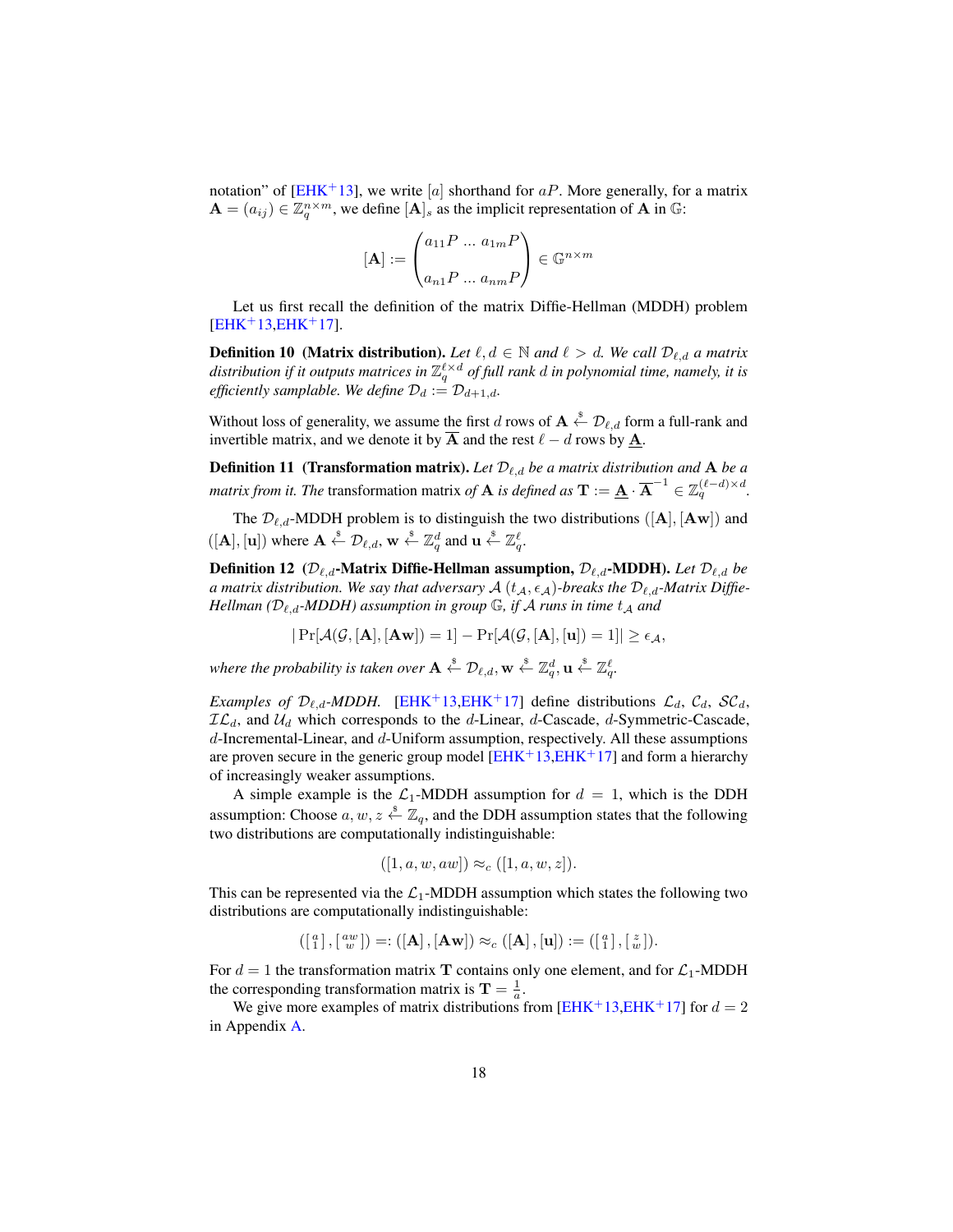*The PRF construction of [\[EHK](#page-25-5)<sup>+</sup>17] and its security.* Let  $G := (\mathbb{G}, P, q)$  be a description of an additive group G with random generator P and prime order q. Let  $\mathcal{D}_{\ell,d}$  be a matrix distribution and we assume that  $(\ell - d)$  divides d and define  $t := d/(\ell - d)$ .

Following the approach of Section 5.3 of  $[EHK^+17]$  $[EHK^+17]$ , we choose a random vector  $\mathbf{h} \overset{\hspace{0.1em}\mathsf{\scriptscriptstyle\$}}{\leftarrow} \mathbb{Z}_q^d$ , and, for  $i = 1, ..., m$  and  $j = 1, ..., t$ , we choose  $\mathbf{A}_{i,j} \overset{\hspace{0.1em}\mathsf{\scriptscriptstyle\$}}{\leftarrow} \mathcal{D}_{\ell,d}$  and compute transformation matrices  $\hat{\mathbf{T}}_{i,j} := \underline{\mathbf{A}}_{i,j} \overline{\mathbf{A}}_{i,j}^{-1} \in \mathbb{Z}_q^{(\ell-d) \times d}$  and define the aggregated transformation matrices

$$
\mathbf{T}_i := \begin{pmatrix} \hat{\mathbf{T}}_{i,1} \\ \vdots \\ \hat{\mathbf{T}}_{i,t} \end{pmatrix} \in \mathbb{Z}_q^{d \times d},
$$

and  $S := (T_1, ..., T_m)$ . Here, for  $i \in \{1, ..., m\}$ , we require that  $T_i$  has full rank. We note that this requirement can be satisfied by all the matrix distributions described in [\[EHK](#page-25-5)<sup>+</sup>17] with overwhelming probability. This implies the distribution of our  $T_i$ 's is statistically close to that in  $[EHK^+17]$  $[EHK^+17]$ , up to a negligibly small statistical distance of  $1/(q-1)$ . Thus, their security results can be applied here.

Now let  $S := \mathbb{Z}_q^{d \times d}$ ,  $K := \mathbb{G}^d$ , and  $X := \{0, 1\}$ . The basis of the PRF construction from [\[EHK](#page-25-5)<sup>+</sup>17] is the function  $F_{\text{MDDH}}$  :  $S \times K \times X \rightarrow K$  defined as

<span id="page-18-0"></span>
$$
F_{\text{MDDH}}(\mathbf{T}, [\mathbf{h}], x) := \begin{cases} [\mathbf{h}] & \text{if } x = 0\\ [\mathbf{T} \cdot \mathbf{h}] & \text{if } x = 1 \end{cases}
$$
(10)

By applying the augmented cascade of Boneh *et al.* [\[BMR10\]](#page-25-7) (Figure [1\)](#page-9-0) to  $F_{\text{MDDH}}$ , Escala *et al.* [\[EHK](#page-25-5)<sup>+</sup>17] obtain their PRF  $F_{\text{MDDH}}^m$  with key space  $(\mathbb{Z}_q^{(d \times d)})^m \times \mathbb{G}^d$  and domain  $\{0, 1\}^m$ :

$$
F_{\text{MDDH}}^{m} : (\mathbb{Z}_q^{(d \times d)})^m \times \mathbb{G}^d \times \{0, 1\}^m \to \mathbb{G}
$$

$$
F_{\text{MDDH}}^{m}(\mathbf{S}, [\mathbf{h}], x) := \left[ \left( \prod_{i: x_i = 1} \mathbf{T}_i \right) \cdot \mathbf{h} \right] \tag{11}
$$

where  $S := (T_1, ..., T_m)$ . The following theorem was proven in [\[EHK](#page-25-13)<sup>+</sup>13[,EHK](#page-25-5)<sup>+</sup>17].

<span id="page-18-1"></span>**Theorem 5** ([\[EHK](#page-25-5)<sup>+</sup>17, Theorem 12]). *From each adversary* A *that*  $(t_A, \epsilon_A, Q)$ breaks the security of  $F_{\textit{MDDH}}^m$  with input space  $\{0,1\}^m$  we can construct an adversary  ${\cal B}$ *that*  $(t_\mathcal{B}, \epsilon_\mathcal{B})$ *-breaks the*  $\mathcal{D}_{\ell,d}$ *-MDDH assumption in*  $\mathbb{G}$  *with* 

<span id="page-18-2"></span>
$$
t_{\mathcal{B}} = \Theta(t_{\mathcal{A}})
$$
 and  $\epsilon_{\mathcal{B}} \ge \frac{\epsilon_{\mathcal{A}}}{dm}$ 

Note that  $d$  is a constant, so that the security loss is linear in the size  $m$  of the input space.

*Our construction.* By additionally encoding the input with an APUHF as described in [\(4\)](#page-10-0), we finally obtain the function  $F_{\text{MDDH}}^{\mathcal{H}_{n,m}} : S^m \times K \times \mathcal{H}_{n,m} \times \{0,1\}^n \to K$  as

$$
F_{\text{MDDH}}^{\mathcal{H}_{n,m}}(\mathbf{S}, [\mathbf{h}], h, x) = F_{\text{MDDH}}^m(\mathbf{S}, [\mathbf{h}], h(x)) = \left[ \left( \prod_{i:h(x)_i=1}^m \mathbf{T}_i \right) \cdot \mathbf{h} \right] \tag{12}
$$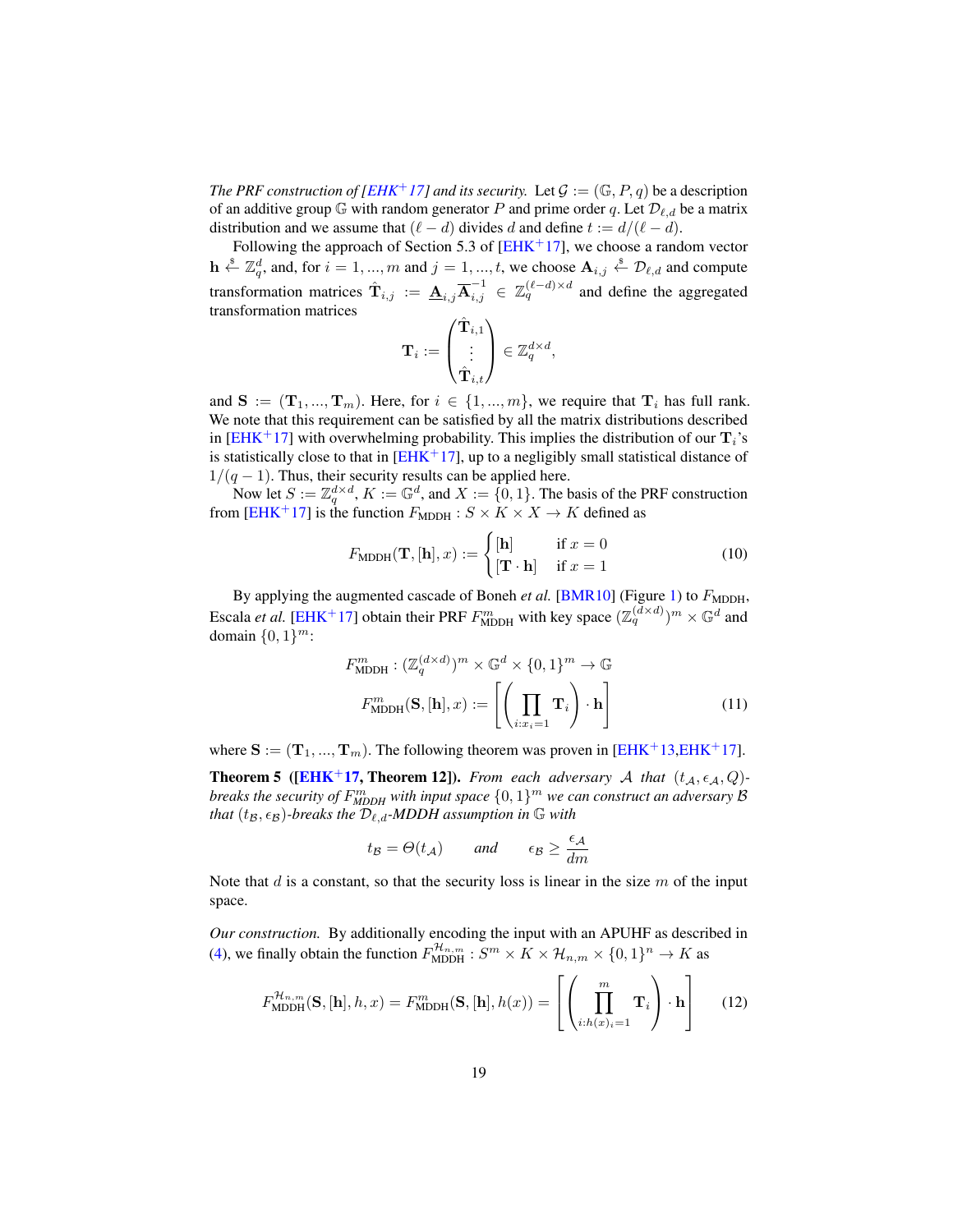In order to apply Theorem [4](#page-12-3) to show that this particular instance of the augmented cascade with encoded input is a secure PRF with key space  $S^m \times K \times \mathcal{H}_{n,m}$  and domain  $\{0,1\}^n$ , we merely have to prove that function  $F_{\text{MDDH}}$  is perfectly one-time secure.

Lemma 8. *Function* F*MDDH from [\(10\)](#page-18-0) is perfectly one-time secure.*

PROOF. We have to show that

$$
\Pr_{\left[\mathbf{h}\right]^{*}\leftarrow\mathbb{G}^{d}}\left[F_{\text{MDDH}}(\mathbf{T},\left[\mathbf{h}\right],x\right)=\left[\mathbf{h}^{\prime}\right]\right]=\frac{1}{\left|\mathbb{G}\right|^{d}}.
$$

for all  $(\mathbf{T}, x, [\mathbf{h}']) \in S \times \{0, 1\} \times \mathbb{G}^d$ .

If  $x = 0$  then  $F_{\text{MDDH}}(\mathbf{T}, [\mathbf{h}], 0) = [\mathbf{h}]$ , which is a random vector in  $\mathbb{G}^d$  by definition. If  $x = 1$  then  $F_{MDDH}(T, [h], 1) = [Th]$ , which is again a random vector, due to the fact that **T** is a full-rank matrix.  $\Box$ 

By combining Theorem [4](#page-12-3) with Theorem [5](#page-18-1) we now obtain the following result, which shows that setting  $m = \omega(\log \lambda)$  is sufficient to achieve tight security.

**Theorem 6.** Let  $m = \omega(\log \lambda)$  be (slightly) super-logarithmic and  $\mathcal{H}_{n,m}$  be a family *of all-prefix almost universal hash functions. From each adversary* A *that*  $(t_A, \epsilon_A, Q)$ *breaks the security of*  $F_{MDDH}^{\mathcal{H}_{n,m}}$  *with*  $Q/\epsilon_{\mathcal{A}} = \text{poly}(\lambda)$  *for some polynomial* poly *we can construct an adversary*  $B'$  that  $(t'_B, \epsilon'_B)$ -breaks the  $\mathcal{D}_{\ell,d}$ -MDDH assumption in  $\mathbb G$  *with* 

$$
t'_B = \Theta(t_A)
$$
 and  $\epsilon'_B \ge \frac{\epsilon_A}{2dj}$ 

*where*  $j = O(\log \lambda)$ *.* 

PROOF. Theorem [4](#page-12-3) shows that from each adversary A that  $(t_A, \epsilon_A, q)$ -breaks the pseudorandomness of  $F_{\text{MDDH}}^{\mathcal{H}_{n,m}}$  with  $Q/\epsilon_{\mathcal{A}} = \text{poly}(\lambda)$  for some polynomial poly, we can construct an adversary B that  $(t_B, \epsilon_B, Q)$ -breaks the pseudorandomness of the function  $F_{\text{MDDH}}^j$  with input space  $\{0, 1\}^j$ , where

$$
j = O(\log \lambda)
$$
 and  $t_{\mathcal{B}} = \Theta(t_{\mathcal{A}})$  and  $\epsilon_{\mathcal{B}} \ge \epsilon_{\mathcal{A}}/2$ 

Theorem [5](#page-18-1) in turn shows that from each adversary B that  $(t_B, \epsilon_B, Q)$ -breaks the security of  $F_{\text{MDDH}}^j$  we can construct an adversary  $\mathcal{B}^i$  that  $(t'_B, \epsilon'_B)$ -breaks the  $\mathcal{D}_{\ell, d}$ -MDDH assumption in G with

$$
t'_{\mathcal{B}} = \Theta(t_{\mathcal{B}})
$$
 and  $\epsilon'_{\mathcal{B}} \ge \frac{\epsilon_{\mathcal{B}}}{d j} \ge \frac{\epsilon_{\mathcal{A}}}{2 d j}$ 

which yields the claim.  $\Box$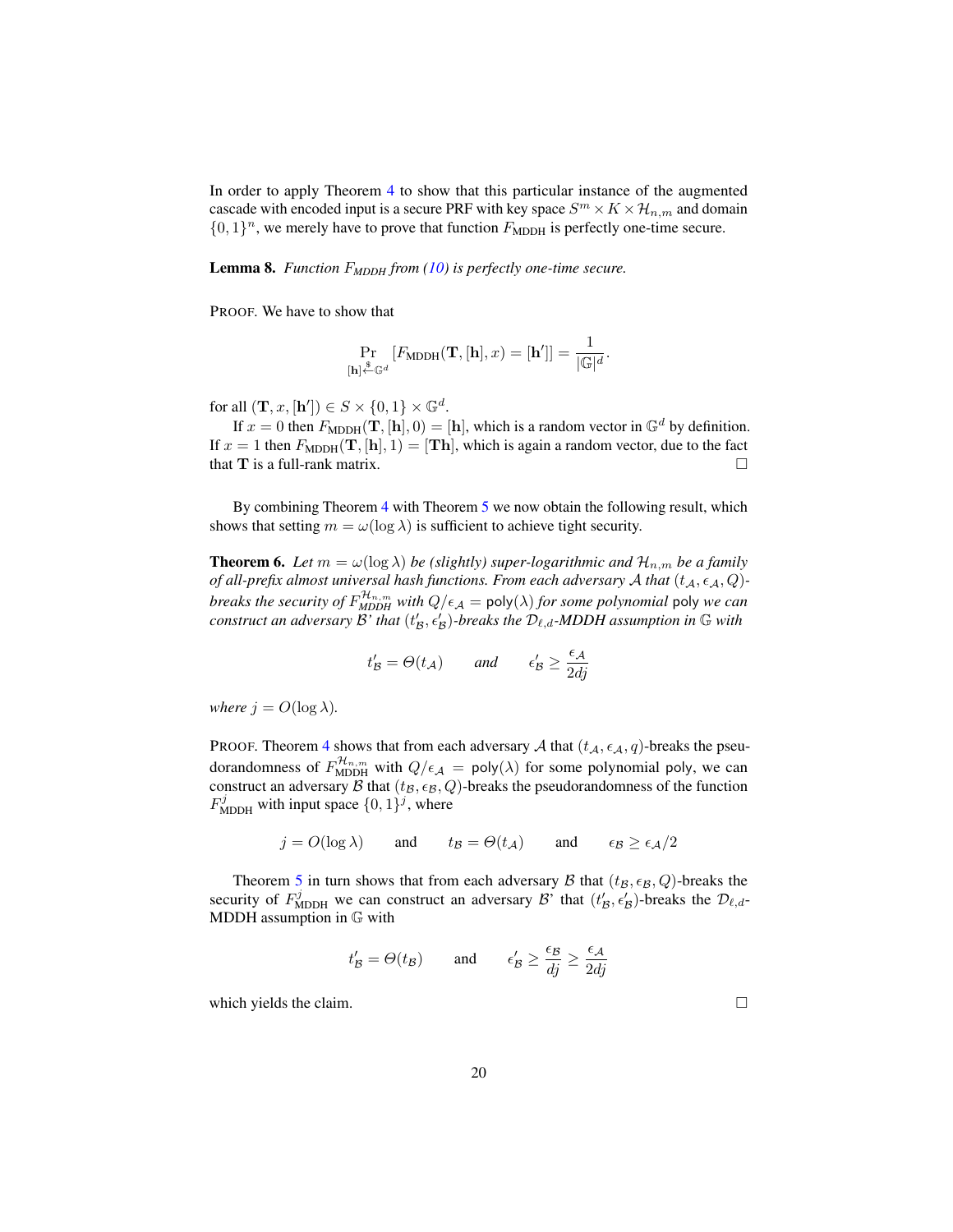*Comparison to the DDH-based PRF of [\[NR97\]](#page-26-3).* One particularly interesting instantiation of  $F_{\text{MDDH}}^m$  is based on the  $\mathcal{L}_1$ -MDDH assumption, which is an improvement over the famous Naor-Reingold construction based on the DDH (namely,  $\mathcal{L}_1$ -MDDH) assumption from [\[NR97\]](#page-26-3). In  $F_{\text{MDDH}}^m$ , we sample  $\mathbf{A}_i$  from  $\mathcal{D}_{\ell,d}$  and then compute the aggregated transformation matrices  $T_i$ . For the  $\mathcal{L}_1$  distribution, we can equivalently pick random elements  $T_i$  from  $\mathbb{Z}_q$ .

Let G be a group of prime order q,  $S := \mathbb{Z}_q$ ,  $K := \mathbb{G}$ ,  $X := \{0,1\}^n$  and  $m =$  $\omega(\log \lambda)$  as above. Then we choose  $T_1, ..., T_m, a \stackrel{\hspace{0.1em}s}{\leftarrow} \mathbb{Z}_q$  and obtain a PRF with domain  $\{0, 1\}^n$  as

$$
F_{\text{DDH}}^{\mathcal{H}_{n,m}}(\mathbf{S},[a],h,x) = \left[ \left( \prod_{i:h(x)_i=1}^m T_i \right) \cdot a \right].
$$

Note that the resulting PRF is identical to the original Naor-Reingold function [\[NR97\]](#page-26-3), except that an APUHF  $h$  is applied to the input  $x$  before it is processed in the Naor-Reingold construction. For the original construction from [\[NR97\]](#page-26-3) both the size of the secret key and the tightness loss of the security proof (based on the DDH assumption in G) are *linear* in the bit-length of the function input. We show that merely by encoding the input with an APUHF one can obtain shorter secret keys of size  $m = \omega(\log \lambda)$  and with security loss  $O(\log \lambda)$  (based on the same assumption as [\[NR97\]](#page-26-3)), even for input size  $n \gg m$ .

*Comparison to the Matrix-DDH PRF of [\[DS15\]](#page-25-10).* Döttling and Schröder [[DS15\]](#page-25-10) also described a variant of the Matrix-DDH-based PRF of [\[EHK](#page-25-13)<sup>+</sup>13]. Their PRF is the function

<span id="page-20-1"></span>
$$
F_{\text{MDDH}}^{\text{DS15}}(\mathbf{S}, [\mathbf{h}], x) := \left[ \left( \prod_{j=1}^{m} \left( \mathbf{T}_i + x^{2^j} \cdot \mathbf{I} \right) \right) \cdot \mathbf{h} \right]
$$
(13)

where S, [h], and m are as in our construction, and  $x \in \mathbb{Z}_q$ . Thus, in comparison, our construction from  $(12)$  uses the same value of m, but is somewhat simpler that  $(13)$  and also slightly more efficient to evaluate. In particular, the computation of the terms of the form  $(x^{2^j} \cdot I)$  is replaced with a single evaluation of the APUHF h. Another difference is that the domain of their function is restricted to  $x \in \mathbb{Z}_q$ , while in our case  $x \in \{0,1\}^n$ can be any bit string of polynomially-bounded length  $n = n(\lambda)$ .

#### <span id="page-20-0"></span>5.2 More Efficient LWE-based PRFs

We recall the learning with error (LWE) assumption. Then we apply our results to the LWE-based PRF from Banerjee, Peikert and Rosen [\[BPR12\]](#page-25-6).

Definition 13 (Learning With Errors assumption, LWE). *Let* p *be a modulus,* N *be a positive integer, and*  $\chi_{\alpha} := D_{\mathbb{Z}_p, \alpha}$  *be a Gaussian distribution with noise parameter*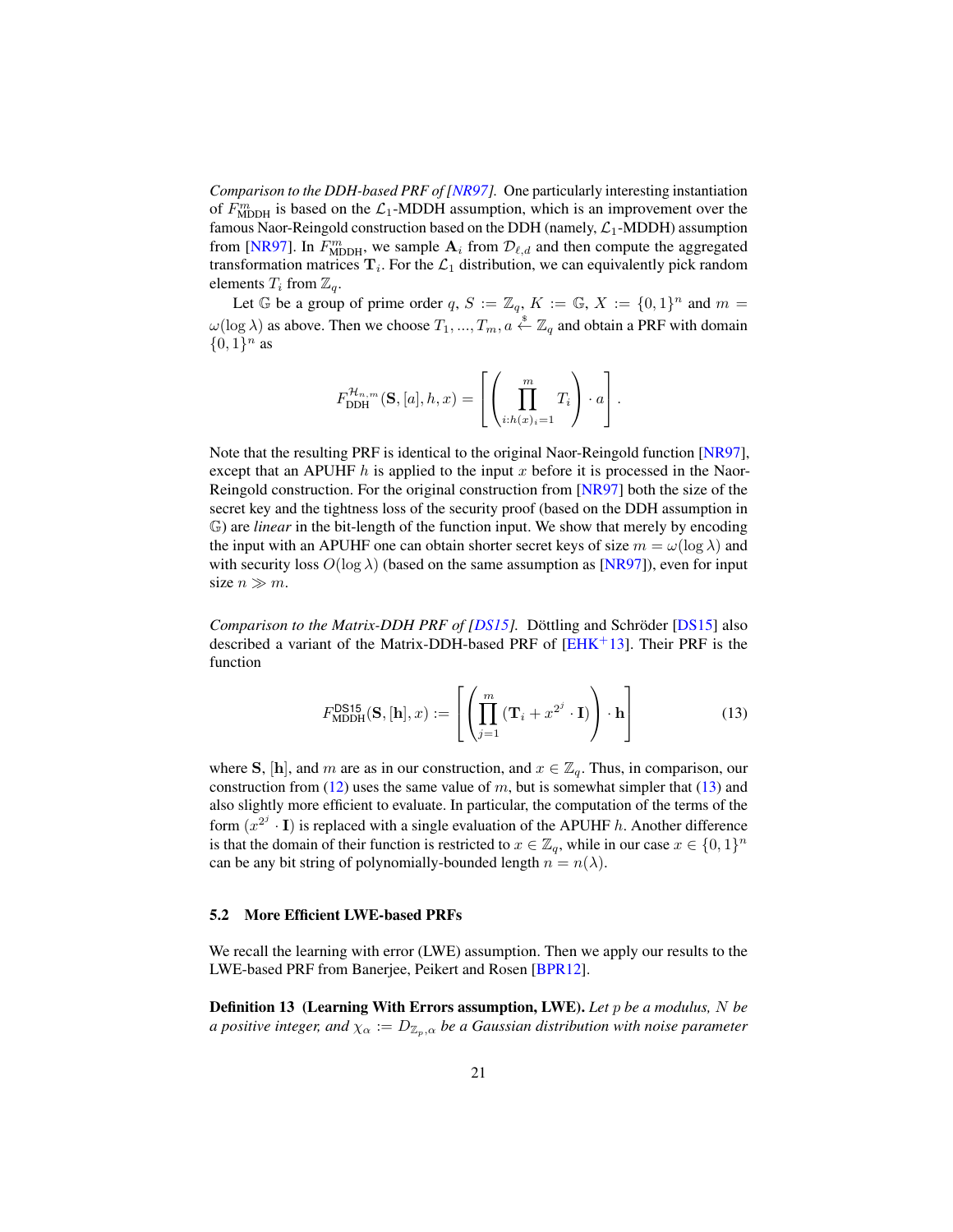$\alpha$ . Let  $h \stackrel{s}{\leftarrow} \mathbb{Z}_p^N$  be a random vector. We say that adversary  $\mathcal{A}$   $(t_{\mathcal{A}}, \epsilon_{\mathcal{A}})$ -breaks the  $LWE_{p,N,\alpha}$  *assumption if it runs in time*  $t_A$  *and* 

$$
|\Pr[\mathcal{A}(\mathbf{h}, \mathbf{h}^{\top}\mathbf{s} + e) = 1] - \Pr[\mathcal{A}(\mathbf{h}, u) = 1]| \ge \epsilon_{\mathcal{A}},
$$

where  $\mathbf{h} \stackrel{\$}{\leftarrow} \mathbb{Z}_p^N$ ,  $\mathbf{s} \stackrel{\$}{\leftarrow} \mathbb{Z}_p^N$ ,  $e \stackrel{\$}{\leftarrow} \chi_\alpha$  and  $u \stackrel{\$}{\leftarrow} \mathbb{Z}_p$ .

Let  $\lceil \cdot \rceil$  be the rounding function, which rounds a real number to the largest integer which does not exceed it. Let  $p \geq q$ . For an element  $h \in \mathbb{Z}_p$ , we define the rounding function  $\lfloor \cdot \rceil_q : \mathbb{Z}_p \to \mathbb{Z}_q$  as  $\lfloor h \rceil_q := \lfloor (q/p)h \rceil$ , and for a vector  $\mathbf{h} \in \mathbb{Z}_p^N$ , the rounding function  $\lfloor \mathbf{h} \rceil_q$  is defined component-wise.

*The PRF construction of [\[BPR12\]](#page-25-6) and its security.* Let  $S := \chi_{\alpha}^{N \times N}$  and  $K := \mathbb{Z}_p^N$ , and  $X := \{0, 1\}$ . We assume that  $S \in S$  has full rank. The basis of the PRF of [\[BPR12\]](#page-25-6) is the function  $F_{\text{LWE}}: S \times K \times X \to K$ ,

<span id="page-21-0"></span>
$$
F_{\text{LWE}}(\mathbf{S}, \mathbf{h}, x) := \begin{cases} \mathbf{h} & \text{if } x = 0\\ \mathbf{S} \cdot \mathbf{h} & \text{if } x = 1 \end{cases} \tag{14}
$$

We apply a slightly different augmented cascade transformation in Figure [1](#page-9-0) to obtain the PRF of [\[BPR12\]](#page-25-6) with key space  $(\chi_\alpha^{(N \times N)})^m \times \mathbb{Z}_p^N$  and domain  $\{0,1\}^m$ :

$$
F_{\text{LWE}}^{m} : (\chi_{\alpha}^{(N \times N)})^{m} \times \mathbb{Z}_{p}^{N} \times \{0, 1\}^{m} \to \mathbb{Z}_{q}
$$

$$
F_{\text{LWE}}^{m}(\mathbf{S}, \mathbf{h}, x) := \left[ \left( \prod_{i: x_{i} = 1}^{m} \mathbf{S}_{i} \right) \cdot \mathbf{h} \right]_{q}
$$
(15)

where  $\mathbf{S} := (\mathbf{S}_1, ..., \mathbf{S}_m)$  $\mathbf{S} := (\mathbf{S}_1, ..., \mathbf{S}_m)$  $\mathbf{S} := (\mathbf{S}_1, ..., \mathbf{S}_m)$  and  $\mathbf{h} \stackrel{\$}{\leftarrow} \mathbb{Z}_p^N$ . Different to Figure 1, we apply the rounding function on the output of Figure [1.](#page-9-0)

<span id="page-21-1"></span>**Theorem 7** ([\[BPR12,](#page-25-6) Theorem 5.2]). Let  $\chi_{\alpha} = D_{\mathbb{Z},\alpha}$  be a Gaussian distribution with *parameter*  $\alpha > 0$ , *let m be a positive integer that denotes the length of message inputs.* parameter α > ∪, tet m be a positive integer that aenotes the tength of message inputs.<br>Define B := m(Cα√N)<sup>m</sup> for a suitable universal constant C. Let p, q be two moduli such that  $p > q \cdot B \cdot N^{\omega(1)}$ .

*From each adversary A that*  $(t_A, \epsilon_A, Q)$ -breaks the security of  $F_{LWE}^m$  with input *space* {0, 1} <sup>m</sup> *(for an arbitrary positive integer* m*) we can construct an adversary* B *that*  $(t_{\mathcal{B}}, \epsilon_{\mathcal{B}})$ *-breaks the LWE*<sub>p,N, $\alpha$ </sub> *assumption with* 

$$
t_{\mathcal{B}} = \Theta(t_{\mathcal{A}})
$$
 and  $\epsilon_{\mathcal{B}} \ge \frac{\epsilon_{\mathcal{A}}}{m \cdot N}$ 

Note that  $B$  is an important parameter, since it determines the size of the LWE modulus p and contains the expensive term  $N^{m/2}$ , which is exponential in m. Thus, a smaller m can give us a smaller p, which in turn yields a weaker LWE assumption and a much more efficient PRF. In the following, we apply our results to  $F_{\text{LWE}}^{m}$  to reduce m from polynomial to logarithmic in security parameter  $\lambda$ .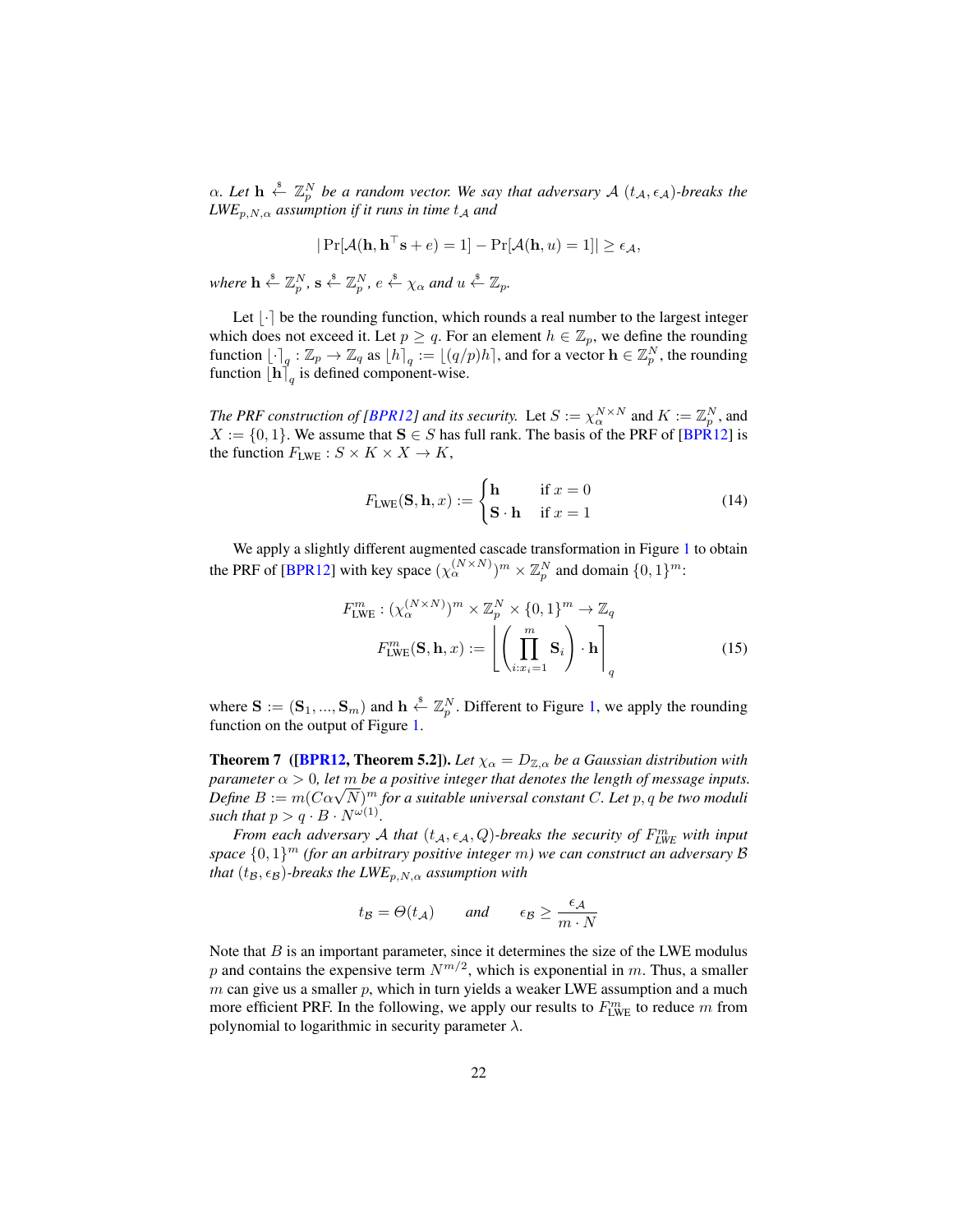*Our construction.* By additionally encoding the input with an APUHF as described in [\(4\)](#page-10-0), we finally obtain  $F_{\text{LWE}}^{\mathcal{H}_{n,m}}: (\chi_\alpha^{(N \times N)})^m \times \mathbb{Z}_p^N \times \mathcal{H}_{n,m} \times \{0,1\}^m \to \mathbb{Z}_q^N$  as

$$
F_{\text{LWE}}^m(\mathbf{S}, \mathbf{h}, h(x)) := \left[ \left( \prod_{i:h(x)_i=1}^m \mathbf{S}_i \right) \cdot \mathbf{h} \right]_q \tag{16}
$$

In order to apply Theorem [4](#page-12-3) to show that this particular instance of the augmented cascade with encoded input is a secure PRF with key space  $S^m \times K \times \mathcal{H}_{n,m}$  and domain  $\{0, 1\}^n$ , we have to prove that function  $F_{\text{LWE}}$  is perfectly one-time secure.

Lemma 9. *Function* F*LWE from [\(14\)](#page-21-0) is perfectly one-time secure.*

PROOF. We have to show that

$$
\Pr_{\mathbf{h}\overset{\$} \leftarrow \mathbb{Z}_p} \left[ F_{\mathrm{LWE}}(\mathbf{S}, \mathbf{h}, x) = \mathbf{h}' \right] = \frac{1}{p^N}.
$$

for all  $(\mathbf{S}, x, \mathbf{h}') \in S \times \{0, 1\} \times \mathbb{Z}_p^N$ .

If  $x = 0$  then  $F_{\text{LWE}}(\mathbf{S}, \mathbf{h}, 0) = \mathbf{h}$ , which is a random vector in  $\mathbb{Z}_p^N$  by definition. If  $x = 1$  then  $F_{LWE}(\mathbf{S}, \mathbf{h}, 1) = \mathbf{S} \cdot \mathbf{h}$ , which is again a random vector, due to the fact that S is a full-rank matrix.

We recall the following useful notations and corollary for the proof of Theo-rem [8](#page-22-0) given below. We define an error sampling function  $E : \{0,1\}^j \rightarrow \mathbb{Z}^N$ and for  $x \in \{0,1\}^j$  and  $j \in [m]$  we define the randomized version of  $F_{\text{LWE}}^j$  as  $\tilde{F}_{\text{LWE}}^j(x) = \left( \prod_{i:x_i=1}^j \mathbf{S}_i \right) \cdot \mathbf{h} + E(x)$ . The proof of Theorem 5.2 and Lemma 5.5 in [\[BPR12\]](#page-25-6) show that  $\tilde{F}_{LWE}^{j}$  is pseudorandom based on the decisional LWE assumption and it holds that  $F_{\text{LWE}}^m(x) = \left| \left( \prod_{i > j \wedge x_i = 1}^m \mathbf{S}_i \right) \cdot \tilde{F}_{\text{LWE}}^j(x) \right|$ , except with negligible probability. We summarize this in the following corollary.

<span id="page-22-1"></span>Corollary 1. *Let all the parameters be defined as in Theorem [7.](#page-21-1) There exists an efficiently randomized error sampling function*  $E: \{0,1\}^j \to \mathbb{Z}^N$ , such that, from each adversary  ${\cal A}$  that  $(t_{\cal A},\epsilon_{\cal A},Q)$ -breaks the security of  $\tilde F^j_{LWE}(x)=\left(\prod_{i:x_i=1}^j{\bf S}_i\right)\cdot{\bf h}+E(x)$ *with input*  $x \in \{0,1\}^j$  (for  $j \in [\![m]\!]$ ) we can construct an adversary B that  $(t_{\mathcal{B}}, \epsilon_{\mathcal{B}})$ -<br>bracks the LWE  $\ldots$  assumption with *breaks the LWE* $_{p,N,\alpha}$  *assumption with* 

$$
t_{\mathcal{B}} = \Theta(t_{\mathcal{A}})
$$
 and  $\epsilon_{\mathcal{B}} \ge \frac{\epsilon_{\mathcal{A}}}{m \cdot N}$ .

<span id="page-22-0"></span> $Moreover, except with probability 2<sup>−Ω(N)</sup>, we have$ 

$$
F_{LWE}^m(x) = \left[ \left( \prod_{i>j \wedge x_i=1}^m \mathbf{S}_i \right) \cdot \tilde{F}_{LWE}^j(x) \right]_q.
$$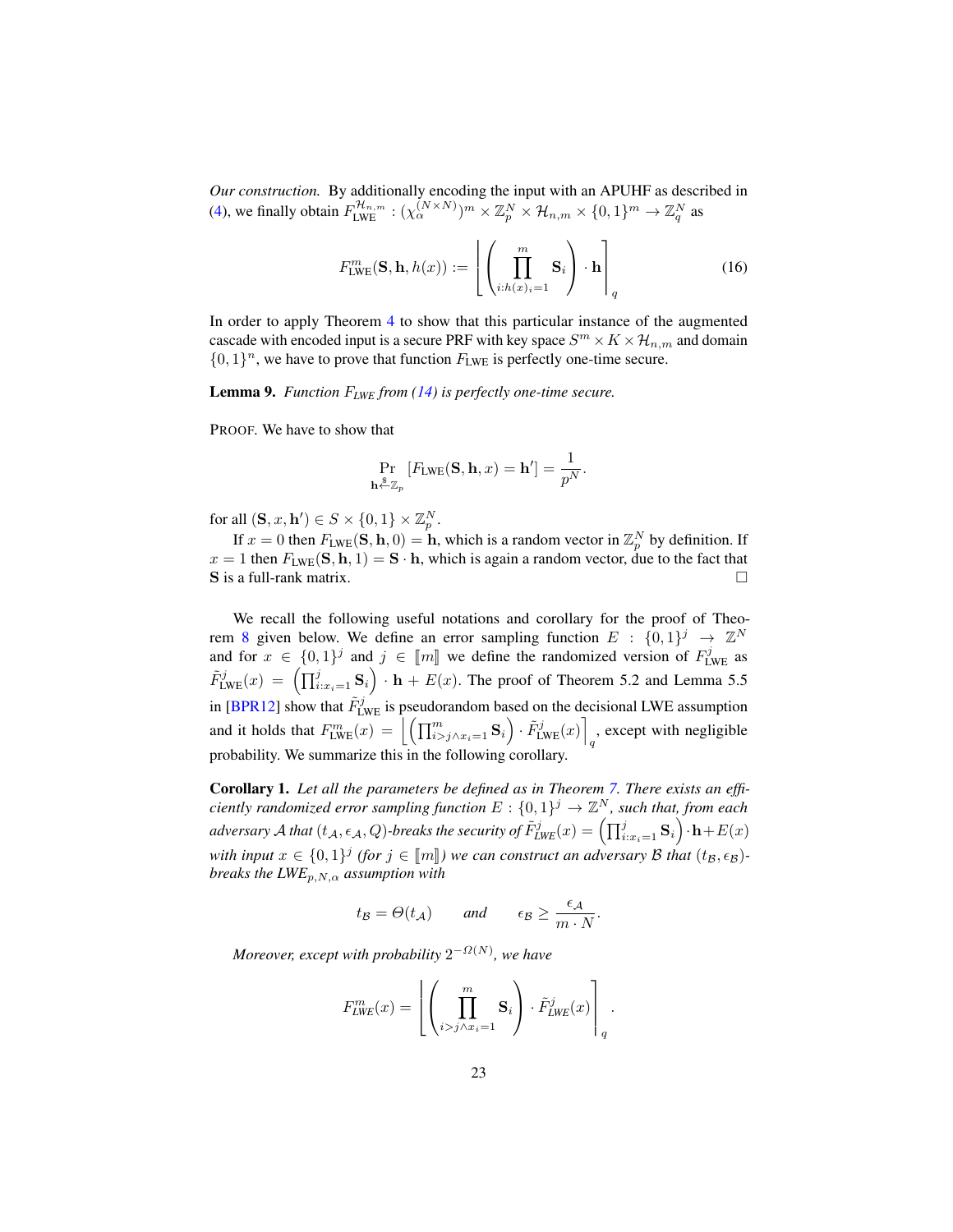**Theorem 8.** Let  $m = \omega(\log \lambda)$  be (slightly) super-logarithmic and  $\mathcal{H}_{n,m}$  be a family of *all-prefix almost universal hash functions. Let*  $\chi_{\alpha} = D_{\mathbb{Z},\alpha}$  *be a Gaussian distribution with parameter*  $\alpha > 0$ , *let m be a positive integer denotes the length of message inputs. with parameter α > v, tet m be a positive integer denotes the tength of message inputs.*<br>Define B := m(Cα√N)<sup>m</sup> for a suitable universal constant C. Let p, q be two moduli such that  $p > q \cdot B \cdot N^{\omega(1)}$ .

*From each adversary A that*  $(t_A, \epsilon_A, Q)$ -breaks the security of  $F_{LWE}^{\mathcal{H}_{n,m}}$  with  $Q/\epsilon_\mathcal{A} =$  $\mathsf{poly}(\lambda)$  *for some polynomial*  $\mathsf{poly}$  *we can construct an adversary*  $\mathcal{B}'$  *that*  $(t'_{\mathcal{B}}, \epsilon'_{\mathcal{B}})$ *-breaks the LWE*<sub>p,N, $\alpha$  *assumption with*</sub>

$$
t'_B = \Theta(t_A)
$$
 and  $\epsilon'_B \ge \frac{\epsilon_A}{2j \cdot N} - 2^{-\Omega(N)}$ 

*where*  $j = O(\log \lambda)$ *.* 

PROOF. The proof is the same as the one for Theorem [4.](#page-12-3) The only difference is between Games 1 and 2. Here we do one intermediate game transition Game 1': We simulate  $\mathcal{O}_1(x)$  by returning  $F^m_{\text{LWE}}(x) = \left| \left( \prod_{i>j \wedge x_i=1}^m \mathbf{S}_i \right) \cdot \tilde{F}^j_{\text{LWE}}(x) \right|$ and  $\mathcal{O}_0$  by returning a random vector in  $\mathbb{Z}_q^N$ .

By the second statement of Corollary [1,](#page-22-1) the difference between Games 1 and 1' is bounded by the statistical difference  $2^{-\Omega(N)}$ . Moreover, the difference between Games [1](#page-22-1)' and 2 is bounded by the security of  $\tilde{F}_{LWE}^j$ . By the first statement of Corollary 1 we can conclude the proof.

*Comparison to the LWE PRF of [\[DS15\]](#page-25-10).* Döttling and Schröder [[DS15\]](#page-25-10) describe a different variant of the BPR PRF. Their approach is to instantiate their Construction 1 with the BPR PRF and then obtain the following function

$$
F_{\text{LWE}}^{\text{DS15}}(K, \mathbf{h}, x) = \bigoplus_{i=1}^{L} \bigoplus_{j=1}^{\lambda} F_{\text{LWE}}^{2^i}(\mathbf{S}, \mathbf{h}, \text{Bin}(j) || H_{2^i, j}(x))
$$

where  $L = \omega(\log \lambda)$ , for each  $j \in [\![ \lambda ]\!]$  the function  $H_{2^i,j} : \{0,1\}^n \to \{0,1\}^{i+1}$  is<br>chosen from a suitable universal back function family with range  $[0,1]^{i+1}$  and S is chosen from a suitable universal hash function family with range  $\{0, 1\}^{i+1}$ , and S is chosen the same as ours.

Compared with  $F_{\text{LWE}}^{\text{DS15}}$ , our variant has shorter secret keys: instead of having  $L \cdot \lambda$ many hash functions, we only have a single one. In terms of computation efficiency, instead of running  $H_i$  and  $F_{\text{LWE}}^i$  for  $L \cdot \lambda$  times, we only run the hash function and  $F_{\text{LWE}}^m$ once.

# 6 Conclusion

We have introduced all-prefix (almost-)universal hash functions (APUHFs) as a tool to generically improve the augmented cascade construction of pseudorandom functions by Boneh, Montgomery, and Raghunathan [\[BMR10\]](#page-25-7). By generically applying an APUHF to the function input before processing it in the augmented cascade, we are able to reduce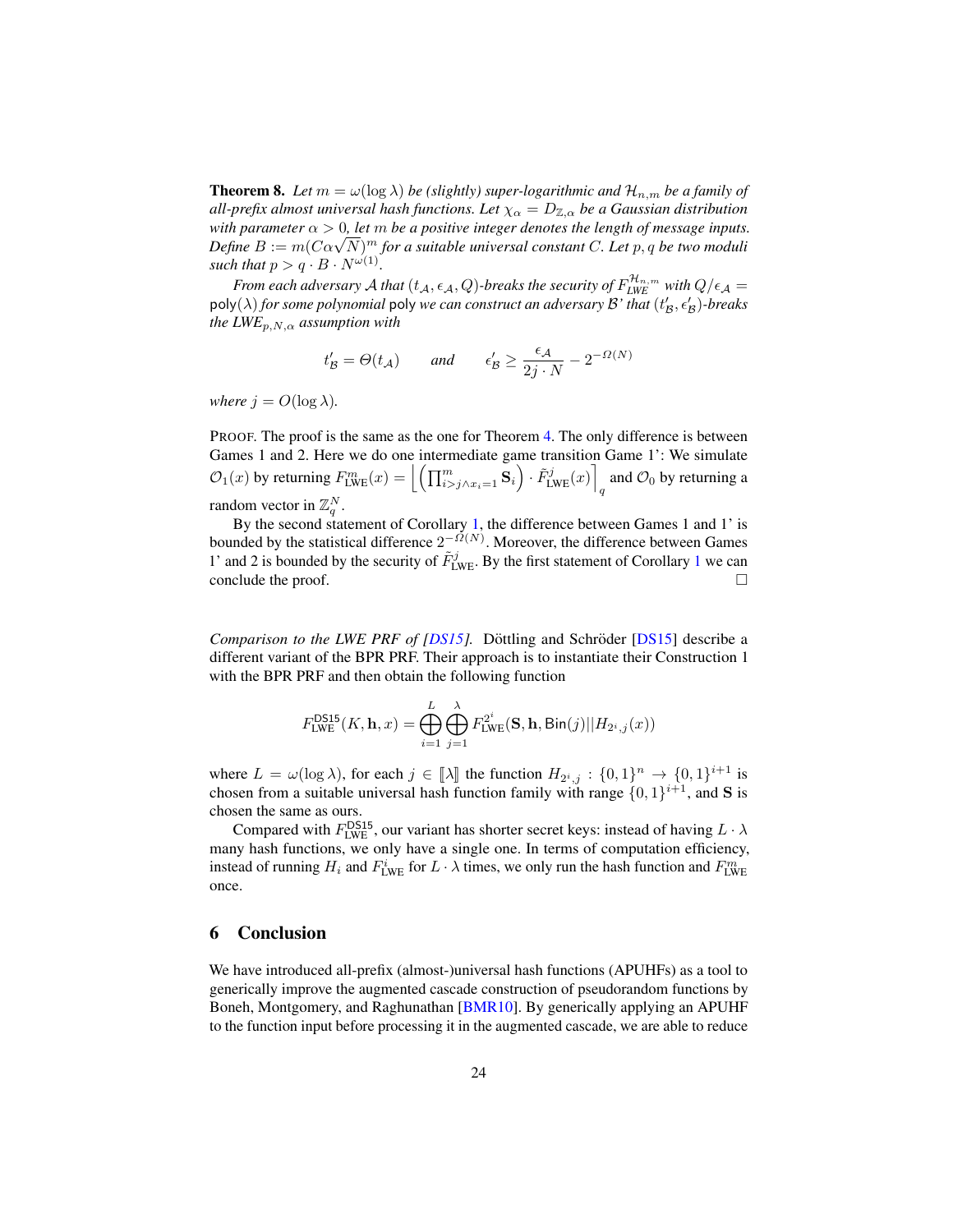both the key size and the tightness of the security proof by one order of magnitude. We gave simple and very efficient constructions of such a function families, based on the almost-universal hash function family of Dietzfelbinger *et al.* [\[DHKP97\]](#page-25-8), which can be evaluated by essentially a single modular multiplication, and generically on pairwise-independent hash functions.

For the instantiation based on Matrix-DDH assumptions of  $[EHK^+13]$  $[EHK^+13]$ , which includes the classical constructions of Naor-Reingold [\[NR97\]](#page-26-3) and the Lewko-Waters [\[LW09\]](#page-26-4) as special cases, this yields asymptotically short keys consisting of only  $\omega(\log \lambda)$  elements, and tight security with loss only  $O(\log \lambda)$ . These parameters are similar to the respective constructions of Döttling and Schröder [[DS15\]](#page-25-10), but our instantiation is conceptually much simpler and slightly more efficient.

For the LWE-based instantiation based of Banerjee, Peikert and Rosen [\[BPR12\]](#page-25-6) (BPR), we are able to reduce the required size of the LWE modulus  $p$  from exponential to super-polynomial in the security parameter, which significantly improves efficiency and allows to prove security under a weaker LWE assumption. Again, the latter is similar to a result from [\[DS15\]](#page-25-10), but we replace their relatively expensive generic construction, which requires to run  $\lambda \cdot \omega(\log \lambda)$  instances of the BPR function in parallel, with a *single* instance plus an all-prefix almost-universal hash function.

We believe that APUHFs may have many further applications in cryptography beyond pseudorandom functions. This may include, for example, constructions of more efficient cryptosystems with tight provable security, such as digital signatures or public-key encryption schemes. In particular constructions using arguments similar to pseudorandom functions based on the augmented cascade, such as [\[CW13,](#page-25-14)[GHKW16\]](#page-25-15), seem to be promising targets.

## **References**

- <span id="page-24-0"></span>Bel06. Mihir Bellare. New proofs for NMAC and HMAC: Security without collisionresistance. In Cynthia Dwork, editor, *CRYPTO 2006*, volume 4117 of *LNCS*, pages 602–619. Springer, Heidelberg, August 2006.
- <span id="page-24-1"></span>BG90. Mihir Bellare and Shafi Goldwasser. New paradigms for digital signatures and message authentication based on non-interative zero knowledge proofs. In Gilles Brassard, editor, *CRYPTO'89*, volume 435 of *LNCS*, pages 194–211. Springer, Heidelberg, August 1990.
- <span id="page-24-4"></span>BH12. Itay Berman and Iftach Haitner. From non-adaptive to adaptive pseudorandom functions. In Ronald Cramer, editor, *TCC 2012*, volume 7194 of *LNCS*, pages 357– 368. Springer, Heidelberg, March 2012.
- <span id="page-24-5"></span>BHKN13. Itay Berman, Iftach Haitner, Ilan Komargodski, and Moni Naor. Hardness preserving reductions via Cuckoo hashing. In Amit Sahai, editor, *TCC 2013*, volume 7785 of *LNCS*, pages 40–59. Springer, Heidelberg, March 2013.
- <span id="page-24-2"></span>BJLS16. Christoph Bader, Tibor Jager, Yong Li, and Sven Schäge. On the impossibility of tight cryptographic reductions. In Marc Fischlin and Jean-Sébastien Coron, editors, *EURO-CRYPT 2016, Part II*, volume 9666 of *LNCS*, pages 273–304. Springer, Heidelberg, May 2016.
- <span id="page-24-3"></span>BLMR13. Dan Boneh, Kevin Lewi, Hart William Montgomery, and Ananth Raghunathan. Key homomorphic PRFs and their applications. In Ran Canetti and Juan A. Garay, editors, *CRYPTO 2013, Part I*, volume 8042 of *LNCS*, pages 410–428. Springer, Heidelberg, August 2013.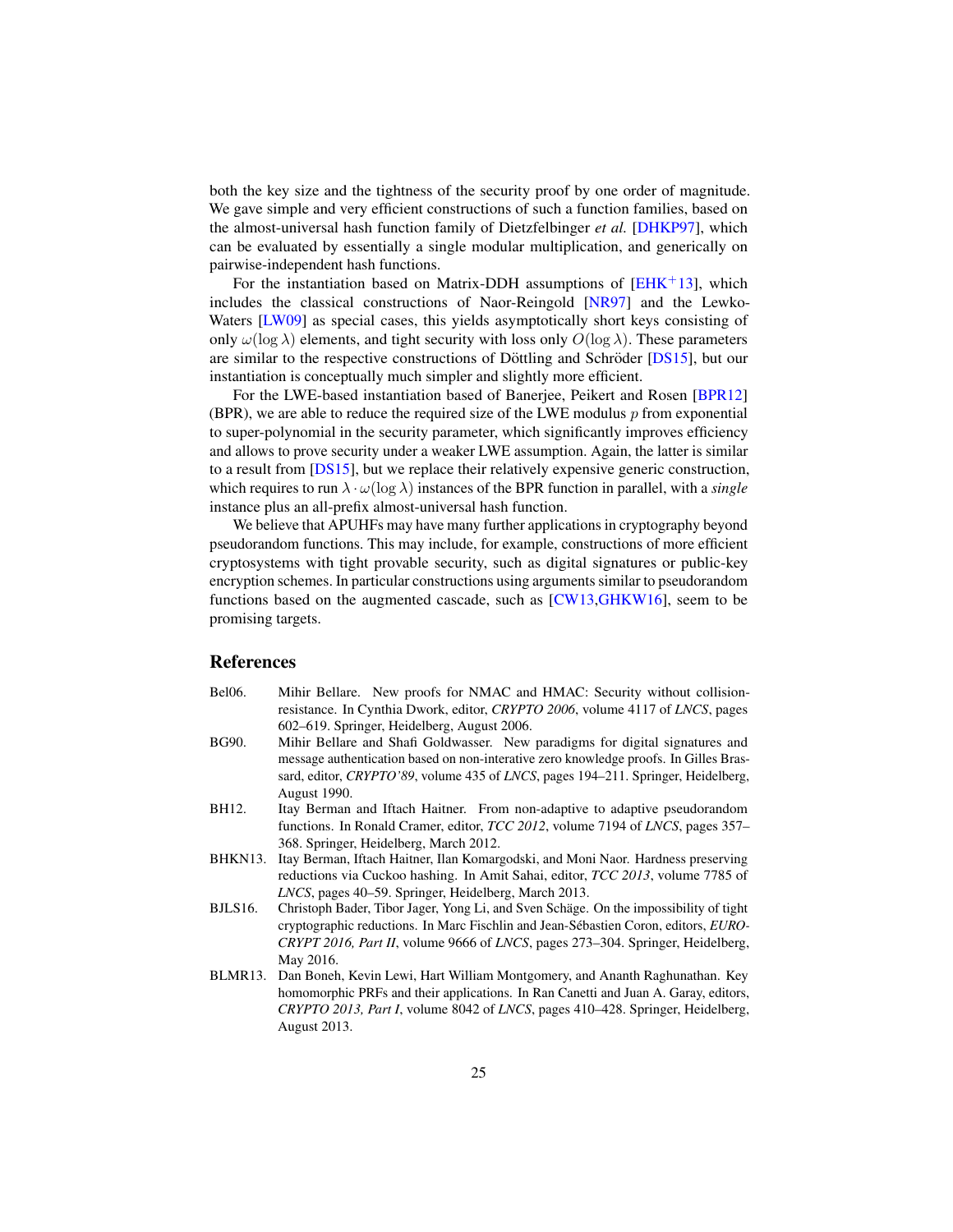- <span id="page-25-7"></span>BMR10. Dan Boneh, Hart William Montgomery, and Ananth Raghunathan. Algebraic pseudorandom functions with improved efficiency from the augmented cascade. In Ehab Al-Shaer, Angelos D. Keromytis, and Vitaly Shmatikov, editors, *ACM CCS 10*, pages 131–140. ACM Press, October 2010.
- <span id="page-25-9"></span>BP14. Abhishek Banerjee and Chris Peikert. New and improved key-homomorphic pseudorandom functions. In Juan A. Garay and Rosario Gennaro, editors, *CRYPTO 2014, Part I*, volume 8616 of *LNCS*, pages 353–370. Springer, Heidelberg, August 2014.
- <span id="page-25-6"></span>BPR12. Abhishek Banerjee, Chris Peikert, and Alon Rosen. Pseudorandom functions and lattices. In David Pointcheval and Thomas Johansson, editors, *EUROCRYPT 2012*, volume 7237 of *LNCS*, pages 719–737. Springer, Heidelberg, April 2012.
- <span id="page-25-11"></span>CG14. Nishanth Chandran and Sanjam Garg. Balancing output length and query bound in hardness preserving constructions of pseudorandom functions. In Willi Meier and Debdeep Mukhopadhyay, editors, *INDOCRYPT 2014*, volume 8885 of *LNCS*, pages 89–103. Springer, Heidelberg, December 2014.
- <span id="page-25-3"></span>Cor02. Jean-Sebastien Coron. Optimal security proofs for PSS and other signature schemes. ´ In Lars R. Knudsen, editor, *EUROCRYPT 2002*, volume 2332 of *LNCS*, pages 272– 287. Springer, Heidelberg, April / May 2002.
- <span id="page-25-12"></span>CW79. Larry Carter and Mark N. Wegman. Universal classes of hash functions. *J. Comput. Syst. Sci.*, 18(2):143–154, 1979.
- <span id="page-25-14"></span>CW13. Jie Chen and Hoeteck Wee. Fully, (almost) tightly secure IBE and dual system groups. In Ran Canetti and Juan A. Garay, editors, *CRYPTO 2013, Part II*, volume 8043 of *LNCS*, pages 435–460. Springer, Heidelberg, August 2013.
- <span id="page-25-8"></span>DHKP97. Martin Dietzfelbinger, Torben Hagerup, Jyrki Katajainen, and Martti Penttonen. A reliable randomized algorithm for the closest-pair problem. *Journal of Algorithms*, 25(1):19–51, 1997.
- <span id="page-25-10"></span>DS15. Nico Döttling and Dominique Schröder. Efficient pseudorandom functions via on-the-fly adaptation. In Rosario Gennaro and Matthew J. B. Robshaw, editors, *CRYPTO 2015, Part I*, volume 9215 of *LNCS*, pages 329–350. Springer, Heidelberg, August 2015.
- <span id="page-25-13"></span> $EHK<sup>+</sup>13.$  Alex Escala, Gottfried Herold, Eike Kiltz, Carla Ràfols, and Jorge Villar. An algebraic framework for Diffie-Hellman assumptions. In Ran Canetti and Juan A. Garay, editors, *CRYPTO 2013, Part II*, volume 8043 of *LNCS*, pages 129–147. Springer, Heidelberg, August 2013.
- <span id="page-25-5"></span>EHK<sup>+</sup>17. Alex Escala, Gottfried Herold, Eike Kiltz, Carla Rafols, and Jorge Villar. An algebraic ` framework for Diffie–Hellman assumptions. *Journal of Cryptology*, 30(1):242–288, Jan 2017.
- <span id="page-25-1"></span>GGM84. Oded Goldreich, Shafi Goldwasser, and Silvio Micali. On the cryptographic applications of random functions. In G. R. Blakley and David Chaum, editors, *CRYPTO'84*, volume 196 of *LNCS*, pages 276–288. Springer, Heidelberg, August 1984.
- <span id="page-25-2"></span>GGM86. Oded Goldreich, Shafi Goldwasser, and Silvio Micali. How to construct random functions. *Journal of the ACM*, 33(4):792–807, October 1986.
- <span id="page-25-15"></span>GHKW16. Romain Gay, Dennis Hofheinz, Eike Kiltz, and Hoeteck Wee. Tightly CCA-secure encryption without pairings. In Marc Fischlin and Jean-Sebastien Coron, editors, ´ *EUROCRYPT 2016, Part I*, volume 9665 of *LNCS*, pages 1–27. Springer, Heidelberg, May 2016.
- <span id="page-25-0"></span>Gol01. Oded Goldreich. *Foundations of Cryptography: Basic Tools*, volume 1. Cambridge University Press, Cambridge, UK, 2001.
- <span id="page-25-4"></span>HJK12. Dennis Hofheinz, Tibor Jager, and Edward Knapp. Waters signatures with optimal security reduction. In Marc Fischlin, Johannes Buchmann, and Mark Manulis, editors, *PKC 2012*, volume 7293 of *LNCS*, pages 66–83. Springer, Heidelberg, May 2012.